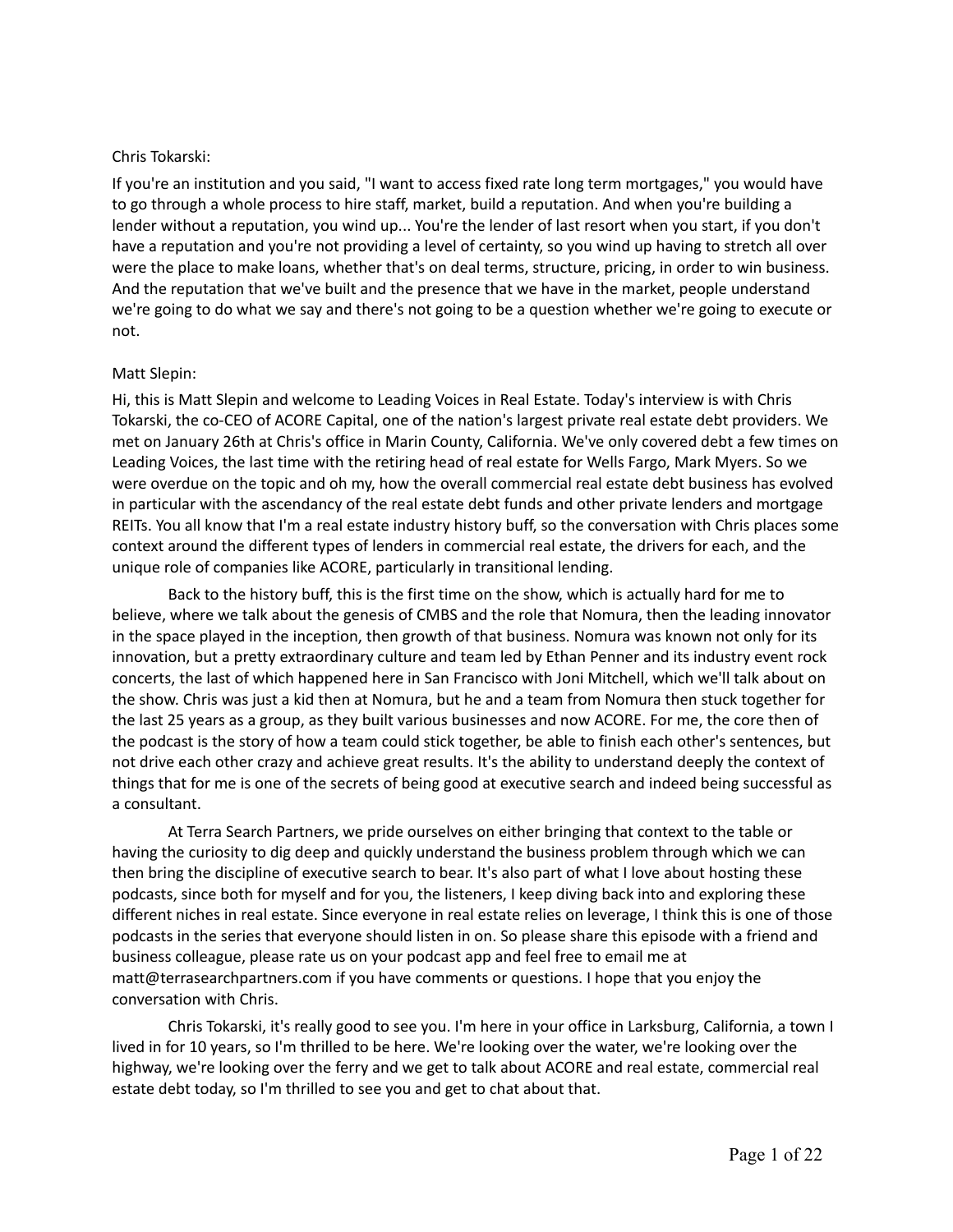## Chris Tokarski:

Well, I'm glad you could make it down here. I know it was a long drive for you, so thanks for coming. And it's a beautiful place to come to work every day, so I feel very fortunate.

# Matt Slepin:

Yeah. So for our guests, just talk briefly about ACORE, what it is and then where your business fits into the overall commercial real estate debt world, and we'll drill down on what that means, but kind of do the two second introduction, then we'll get into it.

# Chris Tokarski:

ACORE Capital is one of the largest non-bank commercial real estate debt providers in the US. We have over a hundred employees and five offices across the country. On one hand, we help large institutional capital sources invest in commercial real estate debt without any footprint or employees. While on the other hand, providing large commercial real estate owners with a reliable, smart, flexible lender that acts like a partner versus a traditional lender. We focus on traditional lending on all property types across the US, including pre-development and construction, as well as light and heavy rehabilitation loans. On a more selected basis, we originate mezzanine and preferred equity positions.

# Matt Slepin:

What's the average hold period or term that it is outstanding in that kind of business?

# Chris Tokarski:

Typical bridge loans are  $3 + 1 + 1$ , so a total of five year term. After three years, there's an extension option that needs to be exercised. And then the subsequent extension option. We do do loans from anywhere from one year to seven years, but 80% of what we do winds up being that  $3 + 1 + 1$ .

## Matt Slepin:

Got it. And talk about your business and your colleagues in your business niche as compared to other types of commercial real estate lenders, banks, life companies, GSC's conduits, kind of put it in context of that overall market.

## Chris Tokarski:

So we focus on balance sheet lending. And what that means is when a borrower takes a loan from us, we are going to keep that loan and any issues they have, any questions they have, anything that they need, they call us and we're dealing with that borrower and we can work with them more in a partnership. That's what really ACORE tries to do and differentiate ourselves with our clients, is we really want to be a partner with our clients. We want to do repeat business and we want to be friendly and helpful. As you compare and contrast the different lenders, insurance companies historically have all been balance sheet lenders and borrowers like insurance companies for that reason. They have a relationship, that relationship's there and it's an ongoing dialogue on any issues. And if you compare and contrast that with agencies or CMBS, which I spent a lot of my career in, maybe we'll get into that a bit later about why I'm not doing it anymore, but CMBS is just difficult for a borrower.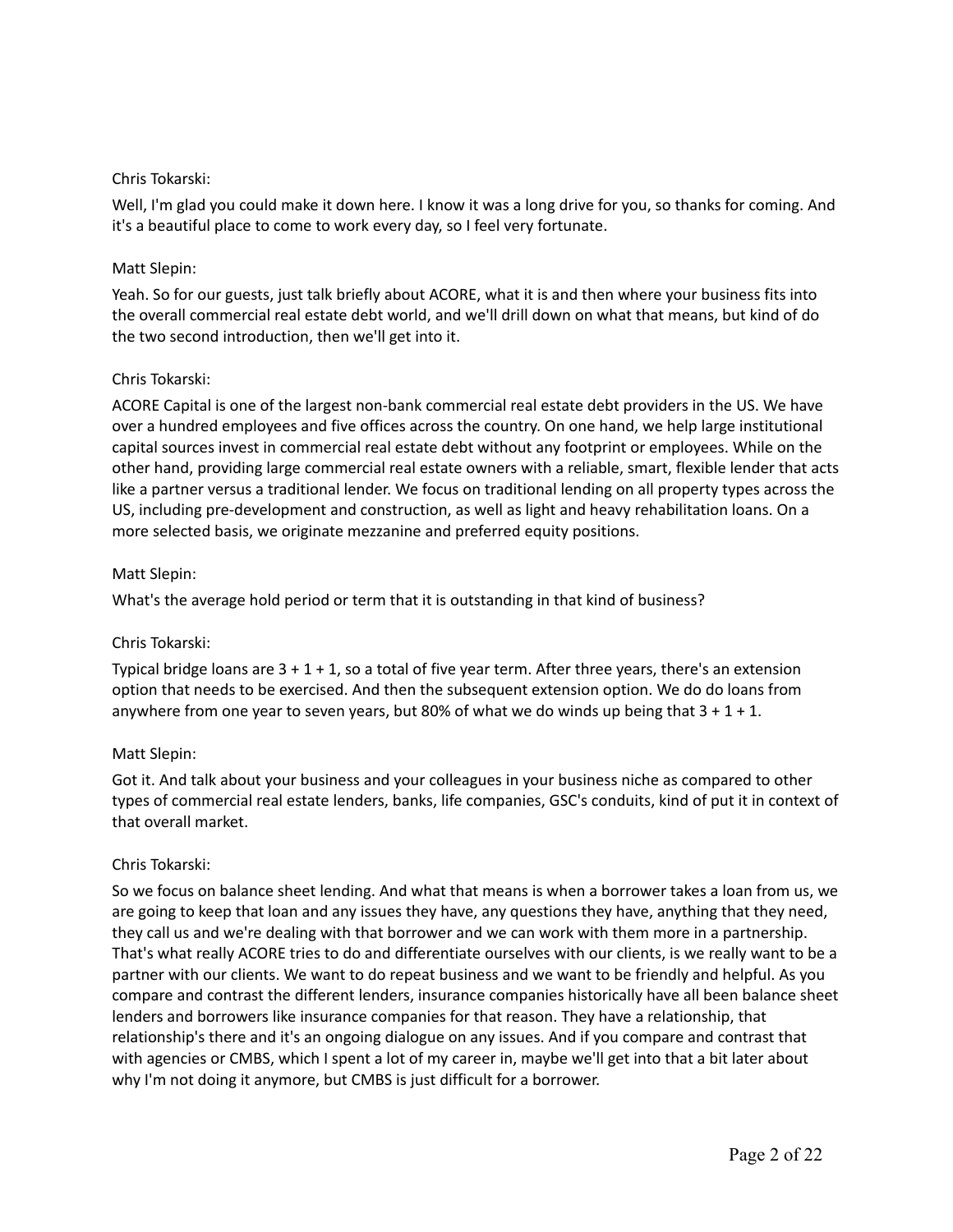CMBS is fine if you don't ever need anything, you can get a great loan at a great rate, but if you ever need to talk to anyone, it's very difficult. It's very cumbersome. If you want to change anything, sell the property, whatever you want to do, there's just a lot less incentive for the other side of the transaction to be working with you and help you if you're a borrower, once that loan's been securitized. And there is a process and it does work, it's just everyone that's gotten into that gets frustrated. The GSCs are a little bit better because you're dealing with at least the lender that made the loan and they have ongoing relationships with Fannie and Freddie, so the agencies are relatively friendly when you think about securitized loans. And for the most part, banks in theory are relationship-based lenders if they're not securitizing the loans, every bank securitizes some, keeps some. But on their balance sheet, what we've seen over the years, in particular after the global financial crisis, is that the regulators just make it very difficult for the banks to become a real service-oriented institution.

And so, some of the things I say at ACORE is find a way to say yes, and I oversee our asset management team, and what I find, if you're dealing with a bank, a lot of times you're asking for something that's very reasonable, but they just enforce the documents, whatever the documents say, that's what they're going to enforce. And so if they say no, it doesn't matter what you ask if the answer is no, no, no. And so, we try to take a position at ACORE where when a client needs something or is requesting something, we find a way to say yes, what can we do to make a change and perhaps what a borrower is requesting in order to give them what is a good outcome for both parties. So we don't want to say yes if it's going to expose us just to more risk and not get compensated for it. It's very common for a borrower to sign a lease in any type of property where the build out for that tenant or whatever was going to happen becomes, especially in today's day and age, more higher costs than they anticipated.

And if there's a good credit behind what's going on, or the value that's being created, as a lender, we're willing to and often share in the paying for that borrower, an increased cost will a lot of times be able to lend some or all of the money to help them add the value to the real estate. And we want to be there as a partner and be able to do that. Most lenders or bank lenders, they don't have the flexibility. They're not set up to really help the borrower through that transition. They say, "You have a loan, these are the terms. Loans terms don't stay that and we're sorry, no."

## Matt Slepin:

And let's drill down that a little bit. It's interesting, because you use the word friendly and you use the word you want to be in the side of the borrower. And most people in the world would say that because they want to say that. It seems like you're a nice guy, but it's not that you're nice, it's that they probably can't. A securitized lender can't, because it's in the security. So they have to live by the rules of that. GSEs maybe a little bit more. And I bet at a bank, because of regulators, they're scared to say yes to something they might get in trouble for and you are able to do it because it's part of your business model.

## Chris Tokarski:

We are a balance sheet lender. Most of our capital comes from insurance companies, where we run separate accounts and it's a hundred percent outsourced to us, so it's not as if we're acting as a broker to that insurance company, we do everything from find the loan, underwrite the loan, close the loan, asset manage the loan. We're an outsourced provider for that insurance company full stop on their real estate lending group, so we think of the business as we are a partner and we have 50-plus borrowers that we've done three or more transactions with. And so, we want to build relationships with people that are going to borrow over, and over, and over again. And we want to provide them with a white glove service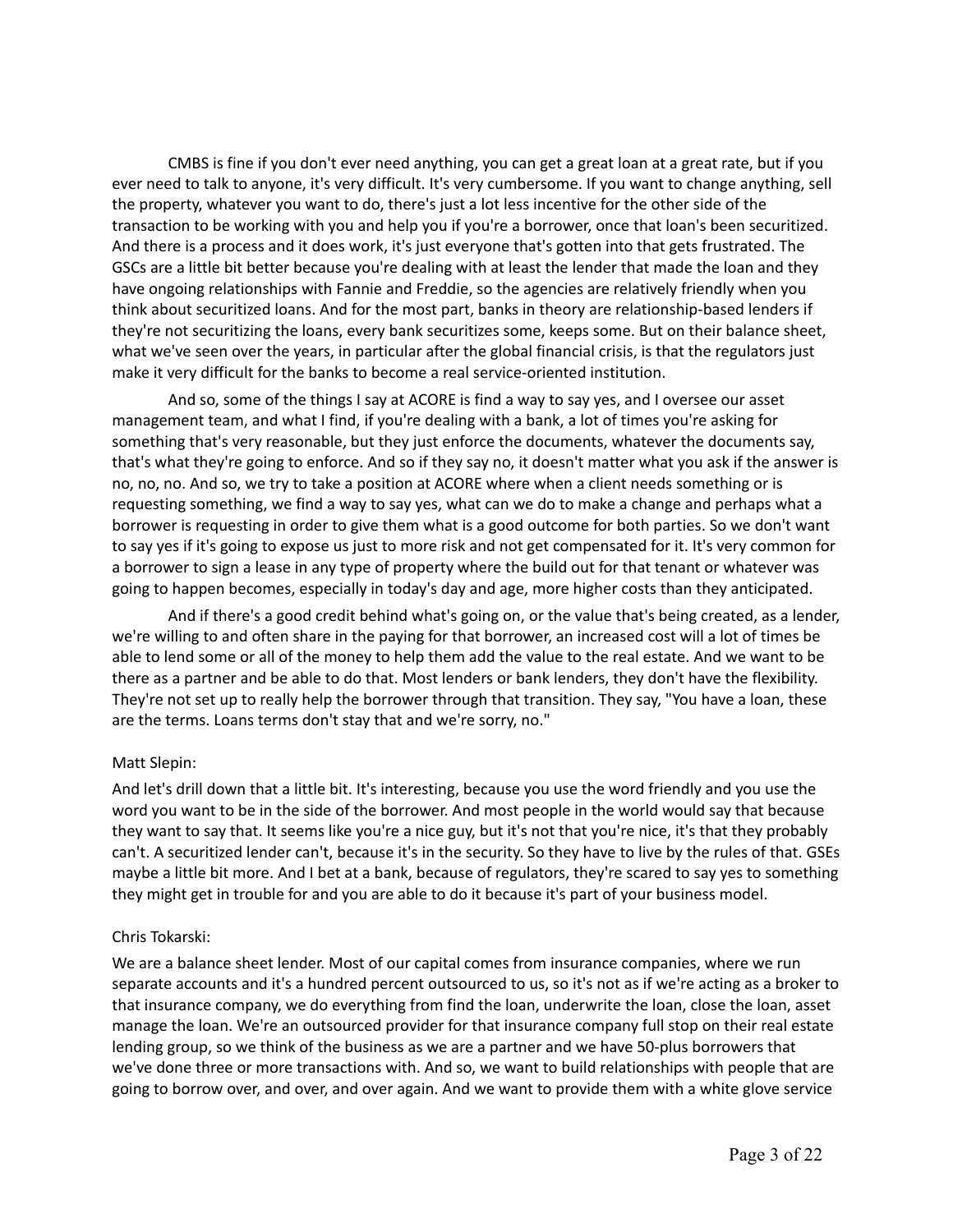when they call and they need a lease approved or there's a budget that's being increased. We want to work with them to try to figure out how to help them and that's why they come back.

At the end of the day, we provide a service that's above just making a loan and sticking to a loan document. We have asset management team that is very focused. We have about 30 asset managers that are very focused on paying attention to the client when they call and figuring out how to help them. And most lenders call and they don't call you back. You're not even sure who to call and they say no. So we try to say yes, find a way to say yes, that's the motto.

## Matt Slepin:

Fair deal. And in a three to five year transitional loan and relationship with a borrower, stuff comes up all the time that you just have to deal with. And I'm thinking of I'm in my house and I get a general contractor and stuff comes up, they're really happy because they get to do a change order and change orders always cost you an arm and a leg, so they're thrilled with change orders. But in your business, unless there's a cost to it, you're generally biased to say yes because you have a long term and it's the relationship that keeps you honest.

# Chris Tokarski:

Yeah. The relationship keeps us honest and frankly we're a fiduciary to our clients, so we need to make the right decision on behalf of the fiduciary relationship that we have, but also keeping that relationship with the borrower intact and be really providing a level of service that doesn't exist in the industry. You would think we're in a client service business, we're providing capital, it's a commodity, there's 10 other people that look just like us, and we believe that giving borrowers better service will bring them back over and over again, and it's happened. And it's how we've built our business. My partners and I have been working together for...

## Matt Slepin:

We're going to talk about that [crosstalk 00:11:35].

## Chris Tokarski:

... plus years or so. But over the years, we've built a reputation for doing what we say we're going to do, which again, you would think that's simple, but in the real estate lending world, it's not. Banks show up at the last minute and re-trade all the time, change terms all the time. So throughout the course of the loan, when you call and you need something and it's a reasonable request, we're going to work with you to make sure that that happens. And that's a partnership.

## Matt Slepin:

Yep. In the investor side, the world of private debt has ballooned, mushroomed in the last half dozen years or something, so there's a lot of dough coming into this business, and you're... I read this in one of your press release, but you're like number 18 or something. So there's a lot of big dollars out there, and Blackstone of course is one of the biggest. Talk about the sector overall and does the sector overall behave in the same way? And then, where's the money coming from? Who wants to invest in this and why would they invest in this versus other forms of debt or invest in equities in real estate?

## Chris Tokarski: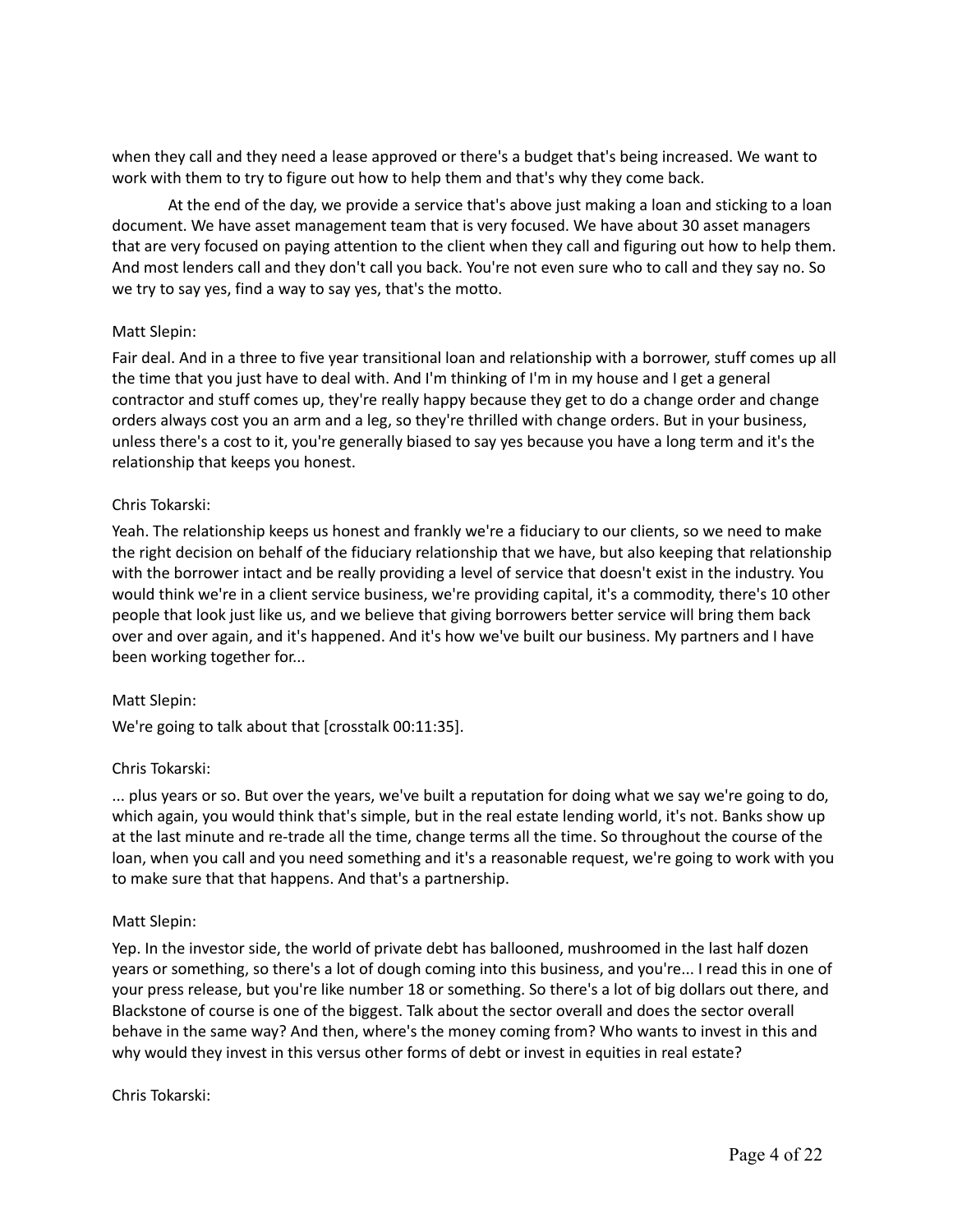So the money's coming from all different places. A lot of the money that we've gotten to date has been from insurance companies. We also... We have commingled funds where we raise capital generally from large and institutional investors who were commingling those dollars together to create a fund. And people think of ACORE as a debt fund and our brand, and that's really because of the way we function and operate. We're a combination of debt funds on separate accounts. You mentioned Blackstone and Starwood, others. There's a big retail channel that's now being established, and a lot of money's coming in from the retail channel. Real estate debt, it's an alternative investment and there's a big push into alternatives. When I say alternatives, that might include infrastructure, timber, real estate, corporates, it's assets that are alternative, so there's a push over the last five years and it's been growing, and alternatives are becoming a bigger piece of what institutional pension funds, endowments are looking to broaden their investments into, and it's just the way in which people are accessing them and the way that the capital is being raised.

Commercial real estate debt is an alternative for most institutional investors. The reason that people are accessing is that debt investments produce a very stable, low volatility cash flow. Why do people invest with us? We produce a very stable, predictable return. We've been in business here at ACORE now for a little over six years and we've, knock on wood, have been very successful and have not lost a dollar principle or primary interest. When I think about what are we doing for our investors, we're very predictable. We know exactly... When we make a loan, there's an interest payment that's coming in and that interest payment then turns around and gets wired to investors. If we run separate account money, typically we do not leverage that, it's just that mortgage that we make. If it's a 3% or a 4%, or 5% coupon, that's what's getting passed through the investors. In the debt fund world, that same loan gets levered.

## Matt Slepin:

And if I'm an investor thinking of real estate, how do I look at that versus core real estate funds returns, just to get a sense of the risk reward spectrum within the real estate world, how do I look at that as compared to CMBS? And it may be different desks that are putting the money into these different things?

# Chris Tokarski:

It's a complicated question and there's many dimensions to approach it. I have a debate a lot when we go see institutional investors and they say, "Well, real estate debt, I invest in core equity core." Core equity might return 5% to 7%. I make the argument, "Well in our business, in our fund business, our yields that we produce are 9% to 11% to an investor in a levered fund." And the assets that we finance once our loans are transitional, but they're to institutional clients in general, that same asset, once the institutional client has executed their business plan, that is a core equity asset. And they're earning 6% or 7%, or 8% return. And on the same asset with the same borrower, we can make a loan, add a little bit of leverage is very prudent, and turn that investment into a 8%, 9%, 10%, 11% return.

Core equity is just something that's been around a long time and investors are used to it and they've been doing it, but I personally think that what we produce and our product that we produce, has higher returns and less risk. If you're investing in core equity, if there's a dollar loss in value, you lose a dollar. In our loans, we typically have 25% to 35% equity behind our loan, are protected by the borrower's equity before we lose a dollar. And as I just talked a little bit earlier, we haven't lost a dollar in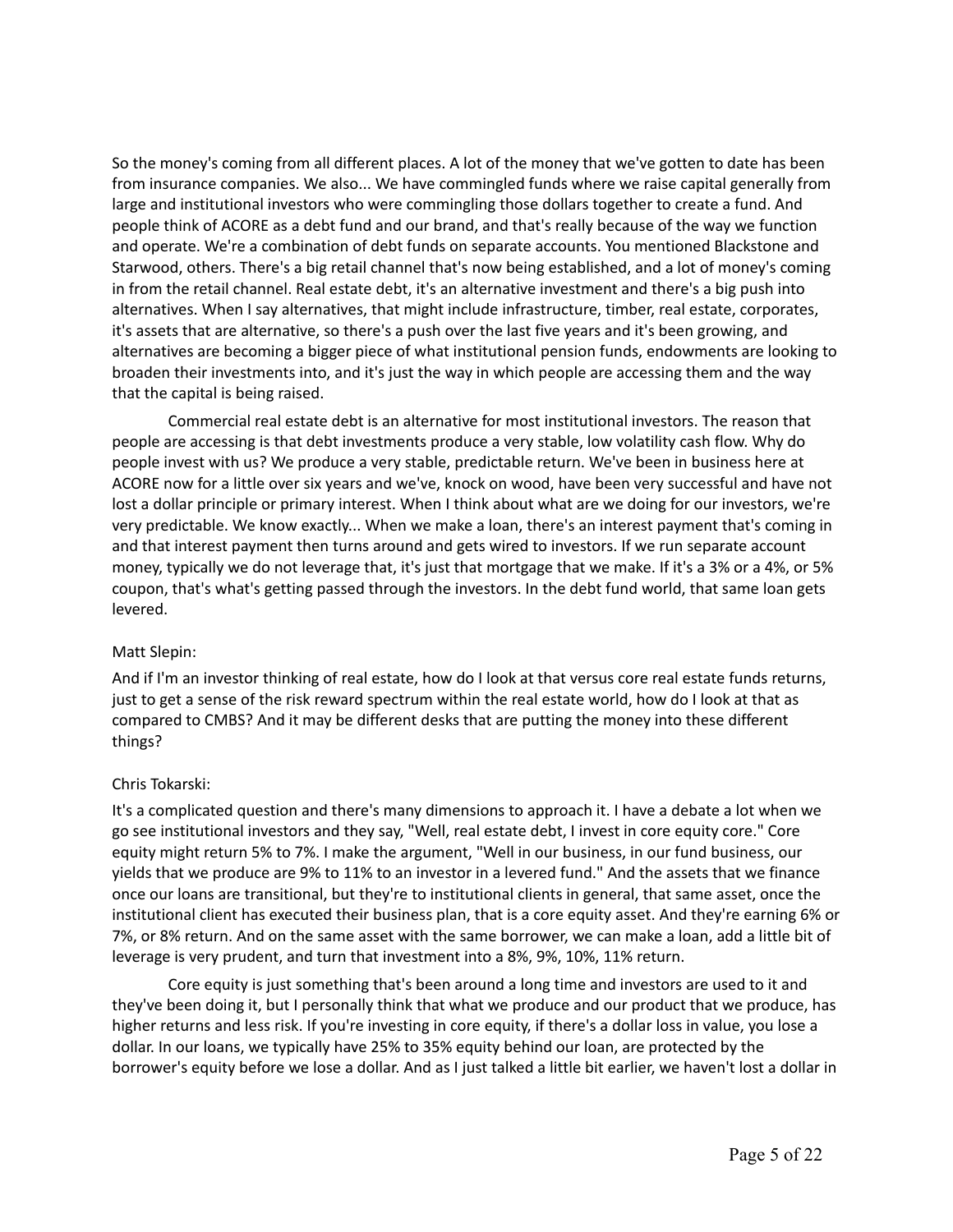principle. So I think we create a very stable, predictable return with a very nice cushion for the investors before they're ever going to lose a dollar.

#### Matt Slepin:

And what's the difference between this and mezz?

#### Chris Tokarski:

I would argue that a levered loan and mezz is the same. We do make mezzanine loans, we make preferred equity loans, but what people really know us for is a one-stop shop to do the whole transaction. And so, effectively when someone takes a mezz loan, they're getting a first mortgage and a mezz, and a lot of the people we compete against provide that product, they're breaking it in... And that makes the borrower go to two different parties. Now you have a three party agreement in order to get the deal done, get a transaction closed, which can be cumbersome, so the business model we have is we try to provide that as a one-stop shop and do the whole financing solution, so some lenders run a business where they always pair up with another lender and they only issue the mezzanine loan, but that requires a borrower to have a little bit more uncertainty and go through a process where they have to close with two different institutions, and then those two institutions have to agree on an intercreditor agreement or a co-lender agreement. And so, we try to take the friction out of that and just be the one-stop shop, provide the solution. And then, if we're going to finance it, we'll finance it after the fact and the borrower doesn't feel that.

#### Matt Slepin:

Not their business, they don't get to [crosstalk 00:17:33].

## Chris Tokarski:

Correct. And we're always going to keep control. At the end of the day with the intercreditor and the co-lenders and how you negotiate those, we always do it in a manner where we're going to control the transactions so that when our borrowers call us and need something, we can say yes and we can figure out a way to make that happen for them. And so, the vast majority of our loans wind up being home loans in our separate accounts and some wind up in the debt fund. It really varies, but most of it is on balance sheet. And at the end of the day, we're always going to retain the risk and we're always going to retain that relationship with the borrower, because when they call us, we're going to be able to accommodate them to the extent that what they're for is reasonable.

## Matt Slepin:

And what's their premium for you versus the hassle of having two different lenders who may or may not coordinate that well?

## Chris Tokarski:

There's really not a premium for two lenders versus one. If they're going to go to a first mortgage and a mezz lender, we're going to be right on top of that pricing. Maybe we get an extra 10 to 25 basis points, max. We're really going to provide a loan that's at the same cost. It's just going to be less friction for the borrower in most cases.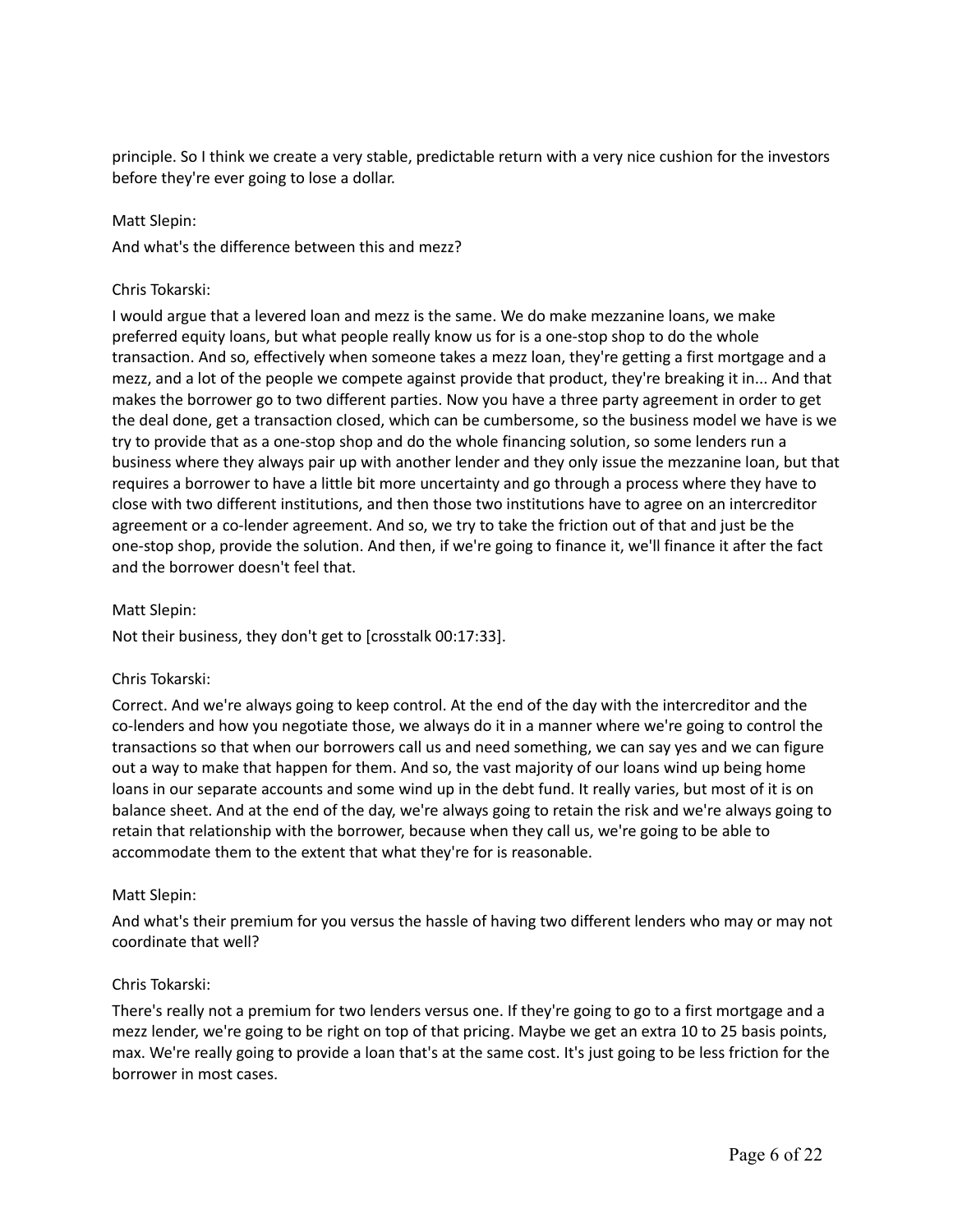## Matt Slepin:

And does this business take the place of what used to be GE Capital and Heller? This is old days. Some of our listeners won't know these, but that's the place that those guys were in the market years ago, I think.

# Chris Tokarski:

Yeah, I think very much so. The global financial crisis really hindered what banks can do. We do a fair amount of construction lending. As an example, the banks used to do construction loans at LIBOR plus 250 to 350, as long as I was in the business, and then global financial crisis came, hit, the regulators have really put some brakes on the banks as far as construction loans. And now we make construction loans at LIBOR plus 450 to 650, so we're getting paid more than what banks used to get paid. And there are still some banks doing construction lending, but it's much more sparse those loans. So it's a combination. The debt fund world really filled the gap that was created from the global financial crisis, and the regulations pushed the banks out of a lot of the business that we do today. And GE was, if you look at the loans they did, the spreads they were at, the transactions that they were lending on, they're very similar to what you would see in the debt fund today.

# Matt Slepin:

So with them going away, banks becoming more restrictive, then there's a room in this middle space for you and all these competitors to play in the game.

# Chris Tokarski:

Correct. And I think the biggest gap is probably the reduction in what the banks were doing. That's where more of the... GE and Capmark were both large lenders, but when you look at the size of the debt fund world today... And when I say debt fund, I think you really have to throw in all the mortgage REITs, because they're very similar in what they do, how they do it. The KKRs, TPG, Starwood, Blackstone, all large mortgage REITs there, people that we compete against.

## Matt Slepin:

And do they all play in the three to five year range, or are there any also playing in the longer term range? And could you play in the longer term range? Since you have the relationships, why not?

## Chris Tokarski:

Yeah. It really depends on the capital and where the capital comes from. The mortgage REITs and debt funds are typically in the three to five year range, because they're using floating rate loans and floating rate assets to generate those cash flow streams, where the longer end range is really going to come more from someone that has long-term liabilities that they're trying to offset, which would be a bond holder or a insurance company. And so, for the most part bridge and REITs are going to stay in the floating rate space on the fixed rate. What we are intending to move towards is insurance company separate accounts.

Matt Slepin: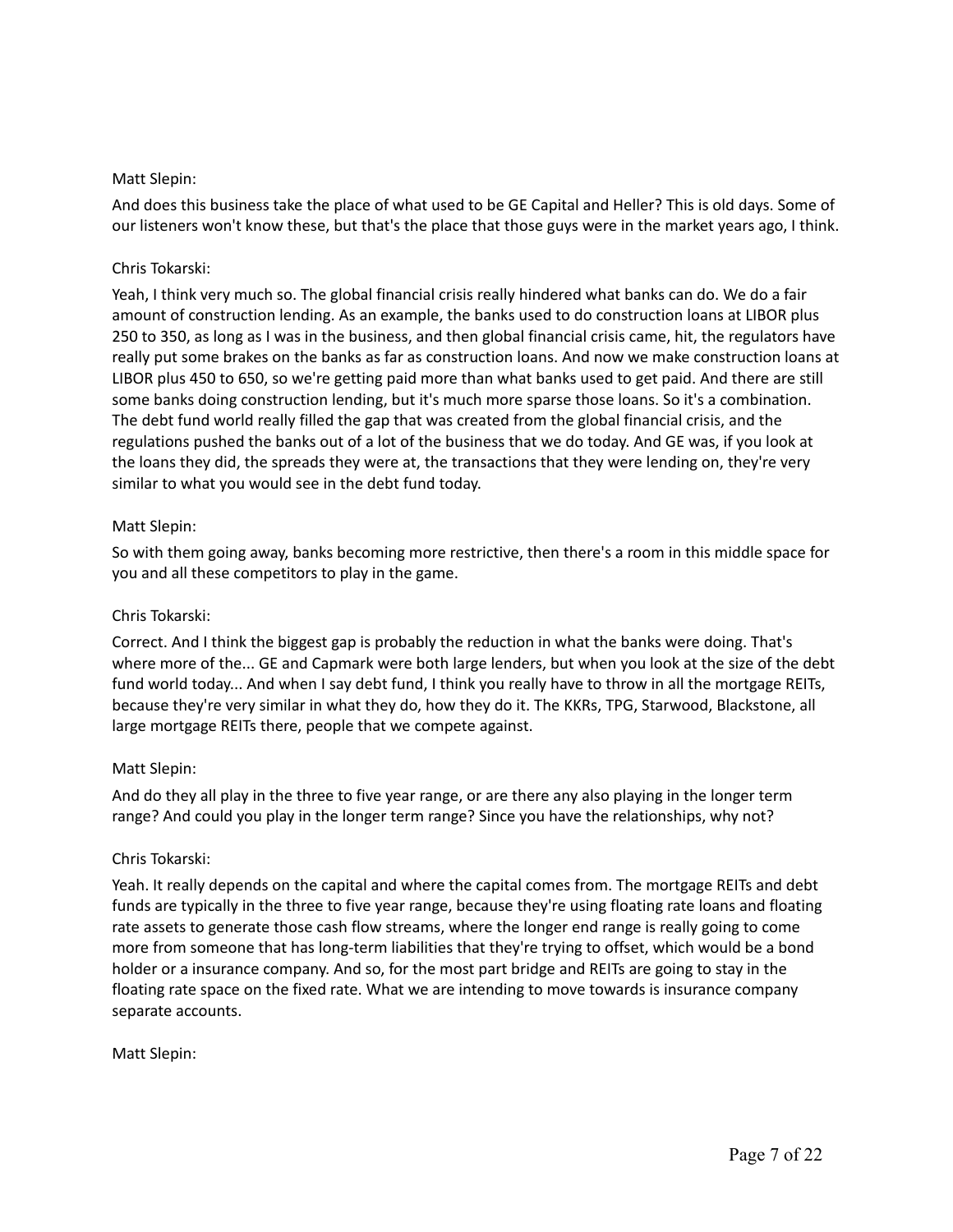But you can't do the two alongside each other. In your business model, if you wanted to grow, would you then also potentially get into longer term lending? So it's almost a one-stop shop again, to your words, and you have those relationships.

## Chris Tokarski:

It's slightly different, but we intend... And we have about a billion dollars now in fixed-rate loans on our balance sheet. And we intend to grow that business substantially, so one of our objectives over the next 12 months is to explore, finding investors to... And likely be separate accounts, we can bring in, because if you look at the value that we've created here at ACORE, we have about 105 people, which is for an organization like ours, we're one of the largest. The relationships that we've built, both in the borrower and the mortgage brokerage community are very deep and very long, and it's all the same parties involved, so it's a natural for us to do more fixed-rate lending. And frankly, over the last six years, we've built the company so quickly and just have not had time to focus on fixed-rate product, we've gotten to the point this year, where that's a focal point and the product that we want to add.

We're well positioned to do it because of the size, the scale, the brand, the reputation that we've already developed, it's easy for us to go in and it's the same borrowers, it's the same people. They already trust us. They already know us. We've really built ourselves a brand and a reputation for being a partner and viewing the right things for these borrowers, so it'd be easier for us to expand into that space once we attract the capital that'll allow us to do that. So it is definitely one of the primary places we see us growing.

## Matt Slepin:

Got it. Makes total sense. Although it's interesting, once you have that fixed-rate loan with the constraints that it has, then you will be less of a partner because you'll have to... You won't be able to change stuff year five, but they won't need it in year five.

## Chris Tokarski:

Not true. If we do a fixed-rate program where we use balance sheets to do that, so if we do it as a separate account, we...

Matt Slepin:

Same thing.

# Chris Tokarski:

It's the same thing. So the only time you lose control on a fixed-rate loan is when you put it into a securitization and the documents now tie every... That loan's then chopped up into different bonds and sold off. And the restrictions that are put as part of that process are what caused the borrower to have the friction if they need changes. But if you're a balance sheet fixed-rate lender, the document's written, but you can always amend the document. Our strategy would be to grow the balance sheet fixed-rate lending, not the CMBS-fixed-rate lending. And mostly because we spent so much time, energy, and many, many years building our brand with our clients to know us as a flexible reasonable lender. And we want to continue that. We don't want to get into a business where borrowers get frustrated with us because they took a loan and they don't have that flexibility.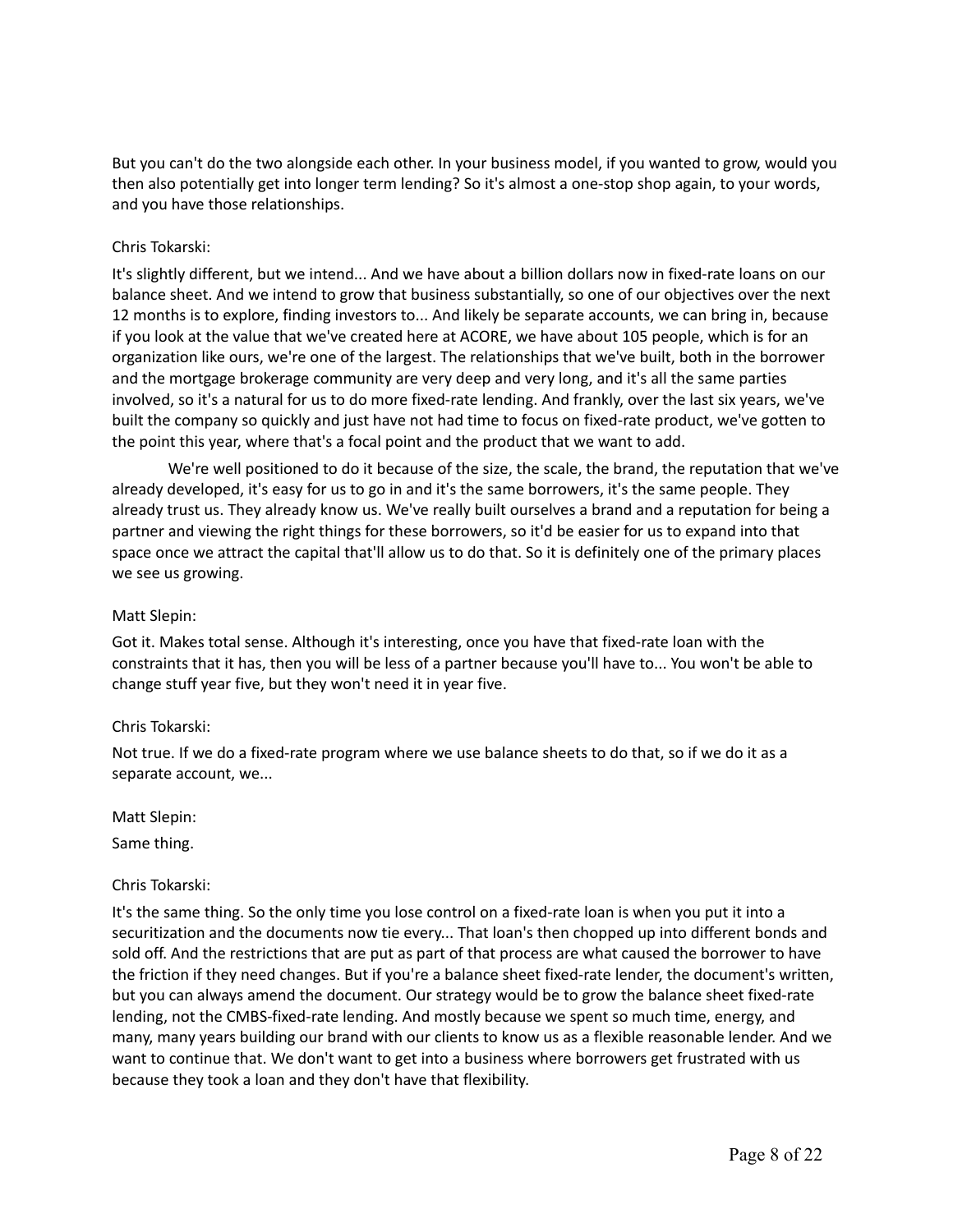## Matt Slepin:

And also many of your clients, as you said, clients on the capital side are insurance companies and life companies are those that like long-term, fixed-rate loans. So if you are an origination source for them to get those dollars out and you manage it for them, then that's to everyone's benefit with the same kind of dough behind it.

#### Chris Tokarski:

A hundred percent. What we've built is a reputation access to those clients. And a lot of these institutions that need to deploy capital, the disconnect is how do they get to those transactions? And it's extremely expensive and takes a lot of time and energy, and it took us six years to build a team of 105. And you get to the volumes that we're doing and now we sit in the catbird seat, because we're in the flow every day of transactions and have a reputation that people will come to us and one to borrow money from us, where if you're an institution and you said, "I want to access fixed rate long-term mortgages," you would have to go through a whole process to hire staff, market, build a reputation. And when you're building a lender without a reputation, you're the lender of last resort when you start, if you don't have a reputation and you're not providing a level of certainty.

So you wind up having to stretch all over the place to make loans, whether that's on deal terms, structure, pricing in order to win business. And the reputation that we've built and the presence that we have in the market, people understand we're going to do what we say. And there's not going to be a question whether we're going to execute or not. And so, we can be at market and deliver a fair amount of transaction flow pretty quickly.

#### Matt Slepin:

Got it. And talk about transaction flow and accessing the market, and how much do you guys do directly and how much goes through brokers, or mortgage bankers, whatever the right word is.

## Chris Tokarski:

We do a lot of business. I'd say most of our business comes through mortgage brokers. And if you look at the loans we're making, typically we're 30 million minimum loan size and we'll do 2, 3, \$400 million loans on the high end. And we purposely focus on 30-plus mostly because of the caliber of the sponsors that are going to be behind a \$30 million transaction. The bigger the transaction, the more equity, the more sophistication you get. And generally you're going to be in better markets because the buildings are bigger. So we focus on loan size is a big focus of ours.

#### Matt Slepin:

So your sales force therefore is a sales force or your loan originators internally are dealing with mortgage bankers, mortgage brokers to bring that business in. Just talk about what that dynamic is.

#### Chris Tokarski:

Sure. So in our business, we feel our job is to know the mortgage banker, the equity capital, and the operating partner. And typically on these larger transactions, it can be just one company, but often it's an opportunity fund and an operating partner. And that local operating partner is going to put in 5% to 10% of the equity. The private equity fund is going to put in 80% to 90% or even 95% of the equity. And that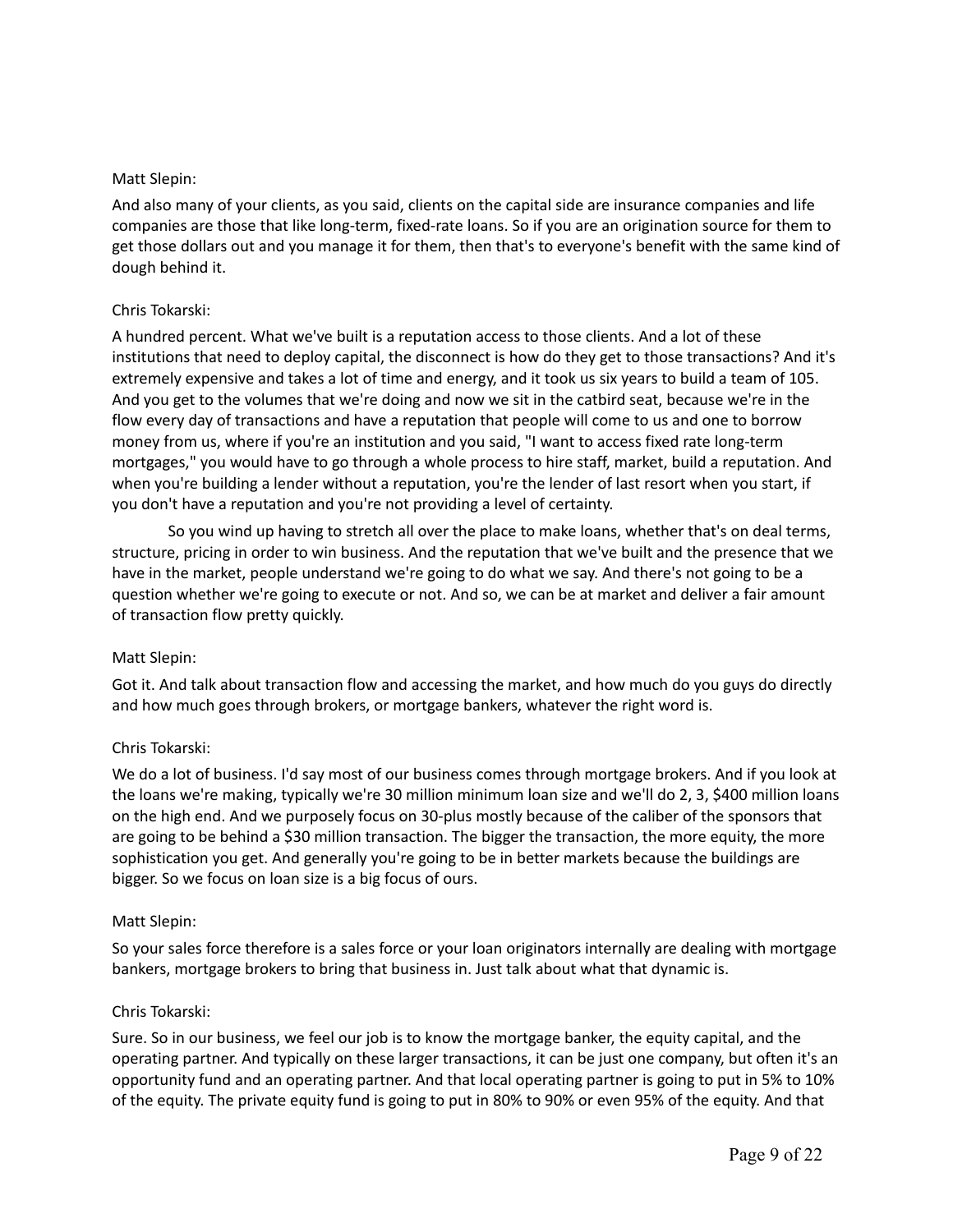transaction is usually going to be an acquisition or a sale, not always, but at the time that that sale is occurring, there's usually a broker involved. That's a sales broker. The industry has evolved to where those sales brokers work hand in hand with their mortgage, so whoever buys the property, the mortgage brokers get involved in that transaction and whoever's going to buy it, they'll assist in helping them get financing.

I think about 75% of what we do is acquisitions. So about 75% of what we do winds up with that process I just talked about. And so, mortgage broker's going to come in, typically because of the size of the deals, it's the big names. There's only a half, maybe there's a handful of large mortgage brokers. And so, we work with them all the time and they get to know us and that's the reputation that we build for being reliable. But it's our job really to know the equity, the operating partner and the mortgage broker, because they all play a role and they're all important. And so, our job is to know all of them, to cover all of them and make sure that when a transaction's coming through, we're paying attention to all parties so that we can win the business and that's what we strive to do. Once in a while there's direct business that comes in, we have a relationship with a borrower, but for the vast majority of the deals, because there's large, there's a third-party mortgage broker involved.

#### Matt Slepin:

So even when they come back to you, is someone, "Oh, I've done business with them before," there's often a broker involved in that?

#### Chris Tokarski:

Yeah. Given the size of transactions, most of these folks are hiring someone as their advisor, and it helps us. Those individuals do a great job of packaging the situation, making sure that they know what we do. And so, they're not wasting our time. They're coming to the table with a package and an understanding of what the borrower is looking for, and they know that's going to be a fit for what we do.

## Matt Slepin:

You said you have 105 people, I think. So if you think of your team, how much resources are against servicing the loan asset management, whatever the right words are for that, how much is against sales? How much is against investors? So how do you put the team together to make all that happen?

## Chris Tokarski:

On the asset management side, we have about 30 asset managers, but usually our balance sheet is somewhere between 2 and 250 loans because they rotate through. So roughly, there's 1 to 10 as the ratio, we kind of think about. One asset manager might be covering 10 loans and that, in and of itself, is a differentiating factor, because when you look at that ratio you know, now as a borrower, when you call, you're getting a person that knows you. And we reach out, we have conversations with our borrowers at least once a quarter, if not more often, to make sure things are going well. And most of these loans have some transitions, so the borrower has a business plan they're trying to execute and needs additional loan funds. A lot of these loans are partially funded at closing and have additional funding over time. And so, we administer those loans in house. And some of our competitors outsource that, we think it's important to do that in house ourselves. These are like children and a transitional real estate asset requires nurturing.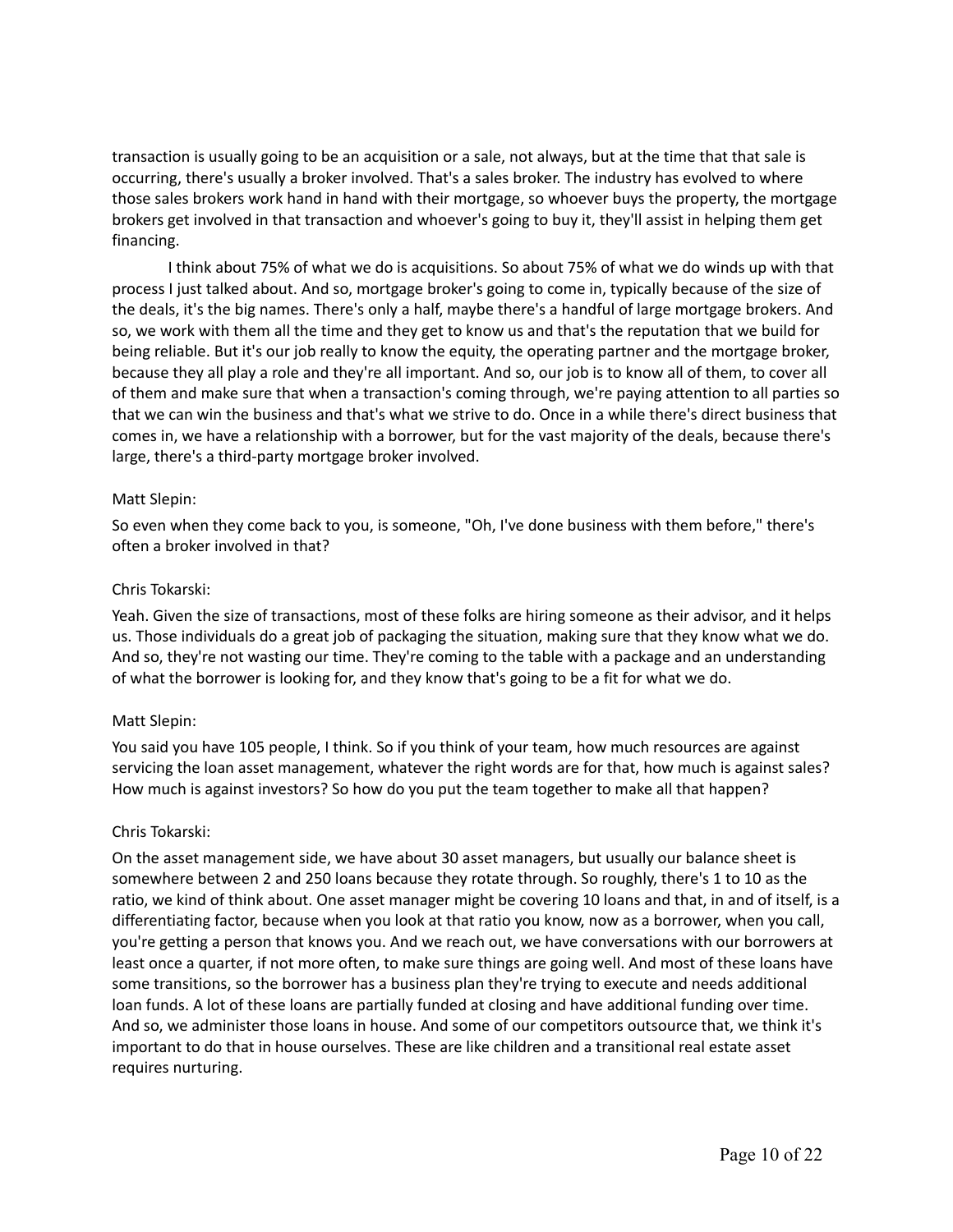And so, one of the differentiating factors for us is that we have 30 in-house asset managers. And so, our borrowers know their asset manager and they also have our personal phone numbers. When I meet a borrower, they have my number, "Call me if there's ever a problem." And we do what we say we're going to do. And we try to say service them through that part of our company that we set up. And it's about a third of our organization is focused on managing that asset and managing that risk, because we also have fiduciary responsibility to make sure we're managing that risk. Asset management is a big part of our company and it's one of the big differentiating factors. About a third of the company is originating and closing the loans. And so, their job is to be able to have, build those relationships and nurture those relationships with the equity partners, the operating partners and the brokers, and then find deals, sort through deals and get those deals through our system to the extent that they're attractive. And our job is to find the best risk-adjusted yields for what we're doing. There's another third of the company that's accounting, capital raising. We built a capital raising team out over the last year. And so, they focus on that side of the business. And the rest are accounting, back office, making the company function.

## Matt Slepin:

Got it. And last question before we turn to the genesis of your business and kind of the history of PropTech has changed a lot in real estate, and in underwriting servicing, it affects everything, I believe. So talk a little bit about changes you've seen through your career and where that might be going and how it affects your business.

#### Chris Tokarski:

Yeah, it's interesting. I think the biggest way it's affected it to date is really the data that's accessible to do your due diligence. The simplest version is Google Earth, Google Maps. You can type and address and go tour a neighborhood, which is a great way to screen. I personally probably see 70% or 75% of the assets that we lend on, so I don't think that Google Earth or Google Maps is a replacement of a property inspection, but it's a quick screen and it makes that part of the process easy. But the rest of the data services for sales comps, lease comps, it's incredible that what we used to have to make 10 phone calls to collect information, calling appraisers, and borrowers, and brokers, to access that information, now sales and lease comps, there's several sources that you can pay subscription services and get that.

So the access to data, I think, is the number one thing I would say that has changed. I think there's some AI businesses that are still developing and we're working on. There's companies that are trying to convert operating statements and rent rolls and digitize them quickly. And it's getting there, and that's going to continue to, I think, make the business more efficient. But in our space, the transactions are pretty complex and each one is a little different, so it's not like a residential mortgage where you can automate most of what you're doing.

## Matt Slepin:

Right. I'm also assuming internally you know everything that's going on. If there's a question you have about the overall portfolio or an asset in the portfolio, you could get that in five minutes.

#### Chris Tokarski:

Yeah. We spend a significant amount of time on just databasing every piece of information that we have in our portfolio. And so, our asset management function is all based on databases and feeding the data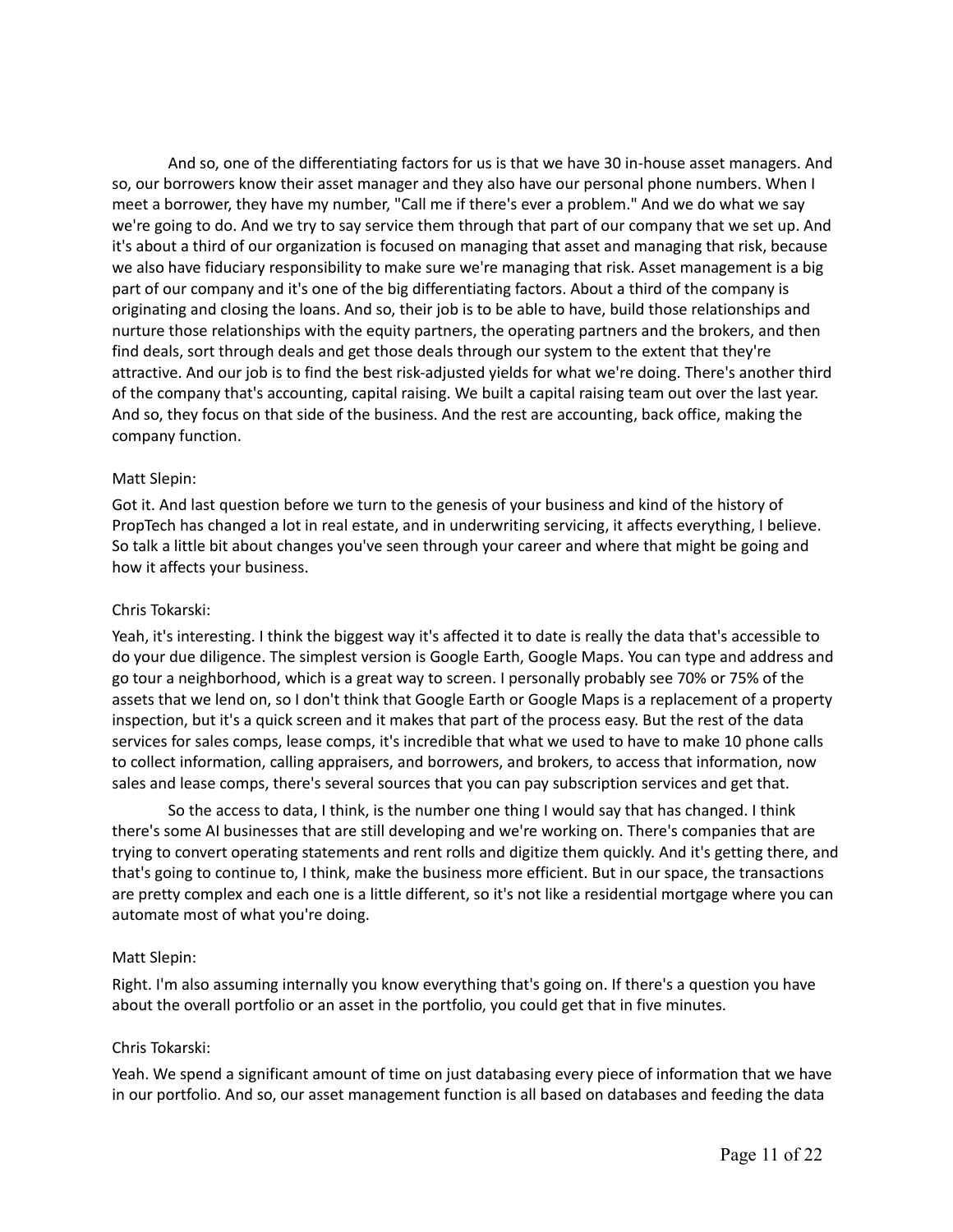so that we can report on it to our clients. As you can imagine, with the AUM that we have and it's all institutional, we have to report daily on all of these assets. That was a big component of both time, energy, and money that in building our business to where we have, there's been a lot of investment in technology, so that we can report to our clients in the click of a button on what's going on the underlying assets.

## Matt Slepin:

Yeah. That's a segue to understanding where your business came from. And in most of the conversations in Leading Voices, I'm talking to a person about their career journey and how they built the company that they built. In your case, this is really a team that's been together for 25, 30 years. And you guys were there at the dawn of the CMBS world, so I want to go through that history with you and how that team has stayed together and what that's meant. So first of all, let's start at your very beginning just for a moment. I think you got your career started at Bear Stearns in the real estate group. What took you into that world after college?

# Chris Tokarski:

Well, I graduated college in 1993 and at the time the job market was more difficult than I had probably had expected when I went to college. And so, I interviewed many, many times and didn't get any of the jobs. And then ultimately got a job at Bear Stearns in the commercial real estate finance group. And they were starting a commercial mortgage conduit. It was being newly launched. And so, it was really this cutting edge in the start of CMBS. And I worked at Bear Stearns for about a year and a half. I spent time writing manuals and procedures, and process, and we didn't make enough loans. So after about a year and a half of being there, realizing we'd only made six loans that we were unlikely to do a securitization anytime soon, I had been following the marketplace and reading the prospectuses of Nomura, who had done and printed many of the early deals and became the leader in the industry at that time.

## Matt Slepin:

Anyway, looked go back for a second. So you're at college, it's a bad job market. We all know '93 is at the tail end of the S&L crisis, so liquidity's still an issue in the real estate business. And did you come to Bear Stearns into their real estate group because there was nothing else to do?

## Chris Tokarski:

At the time, I was just looking for a job in finance somewhere. I wanted a job and I wanted to be in finance. I didn't know I wanted to be in commercial real estate, but immediately after I realized what I was doing, and I fell in love with commercial real estate, and really because it's tangible. You can see an asset, you can touch an asset. It changes your view. You change from just looking at a building to trying to figure out what that building's worth and how it operates, so the tangibility of it is really what drove me into as deep as I've gotten. Since I've started that job, I've been in commercial real estate, mostly in lending, but I've done some equity investing personally as well. But that was the start.

## Matt Slepin:

And for our listeners who don't know the history of this, this was a pivotal moment in the world. And something unique was happening at Nomura, a couple of other places as well, but Nomura was the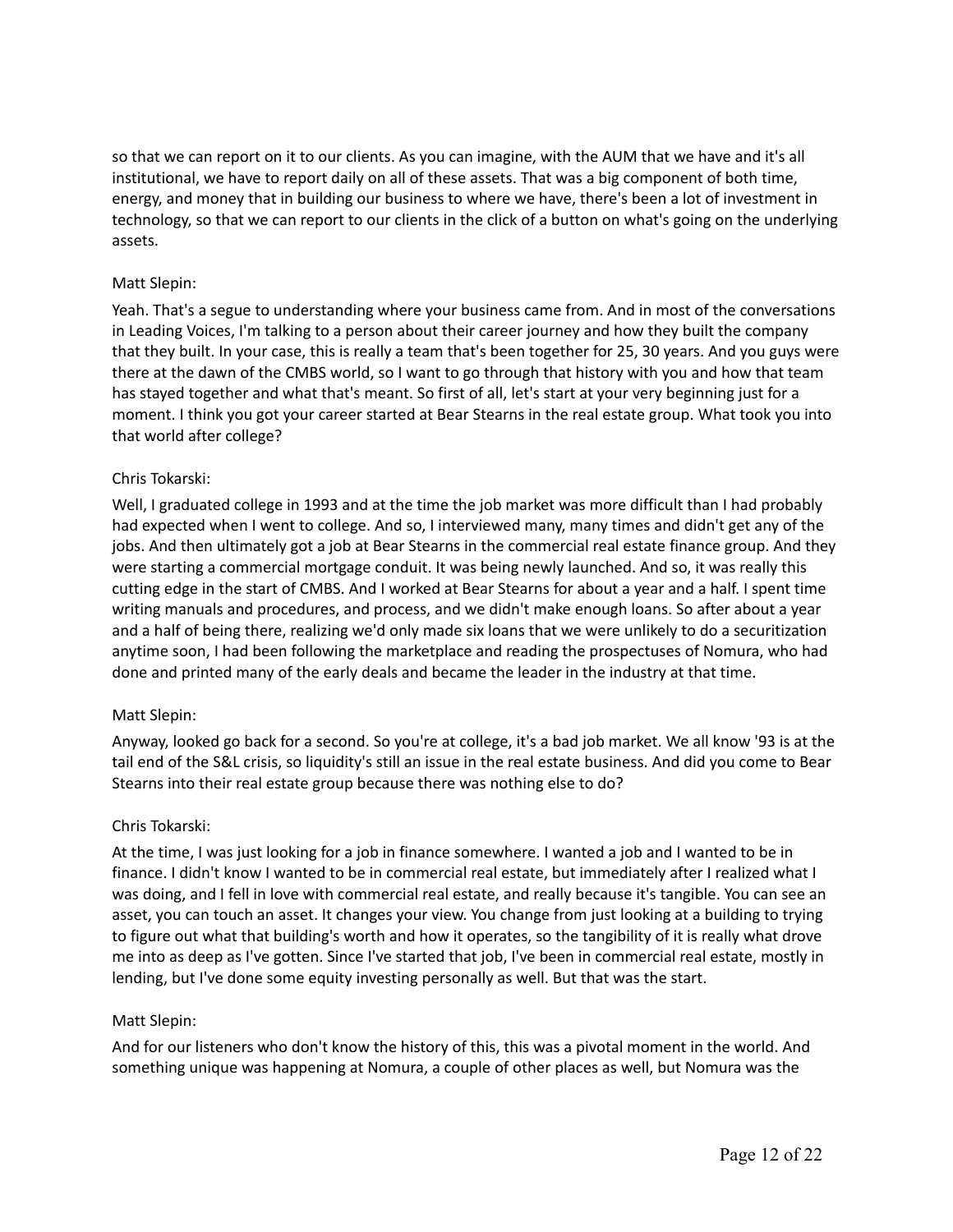golden child of this, at least for a while, inventing the CMBS world. So talk about going there, what that environment was, and then this thing that was being created at that time.

#### Chris Tokarski:

So, CMBS started, as you mentioned, because of the S&L crisis. It started when all the S&L loans were getting disposed of, they got packaged into securities, but it was a way to create liquidity for these loans on failed financial institutions. Off the heels of that, the CMBS business was born, which was really to make new loans and use that same technology and package these new loans into securities, so that was the beginning of the CMBS business and Nomura was one of the leading architects of CMBS.

#### Matt Slepin:

And like with what we talked about at the beginning of this conversation, what caused the private debt business to grow, there were a few other lenders, so it created liquidity in an area that was then starved for liquidity, so deals jumped into this business very quickly.

#### Chris Tokarski:

Correct. After the S&L crisis, there weren't many lending institutions trying to make loan. I never thought about it until you just mentioned it, but it was another situation where the banks were pulling back. And so, there was an opportunity for a new financing source to come into play. And a lot of the financial institutions who were behind these CMBS conduits that allowed them, and a lot of them were the broker dealers, that allowed them to make loans, package them and sell them so that they didn't have to retain risk. They could create liquidity, make money and get out the risk. And that was the birth of CMBS, and early 1990s is through...

## Matt Slepin:

Through the Russian ruble crisis. So talk about that period, the heyday of it, the words I would use, and there was also something unique culturally at Nomura, so talk about both the heyday of volume, we'll get to the ruble crisis in a few minutes, but then what was going on at your company?

#### Chris Tokarski:

It was a very, very unique environment. Probably it set a culture that was, I think, unparalleled in the industry. And now when you look around, a lot of the debt funds and the different lenders are run by people who were at Nomura. Nomura probably had the best group of talent that you could want to assemble under one roof. And when you look at where those parties are today and what they're running, it's pretty incredible. But the unique thing that they did was they empowered you regardless of how old you were or what your experience were, if you could handle the job, they would let you. And so for me, I was, I think, 26 years old when I started there and I wound up doing... My primary job was to, once the mortgages were made, get them rated by the rating agencies and then work with BP's buyers to sell them.

I got an MBA that I could never pay for. I effectively had to look at every loan we were doing and then have to explain to multiple people why we did it and what were the risks and why those risks were okay. And so, it caused me to... I think I worked seven days a week. I was probably working 18 hours a day and it was just an incredible experience working on every single loan we made that allowed us to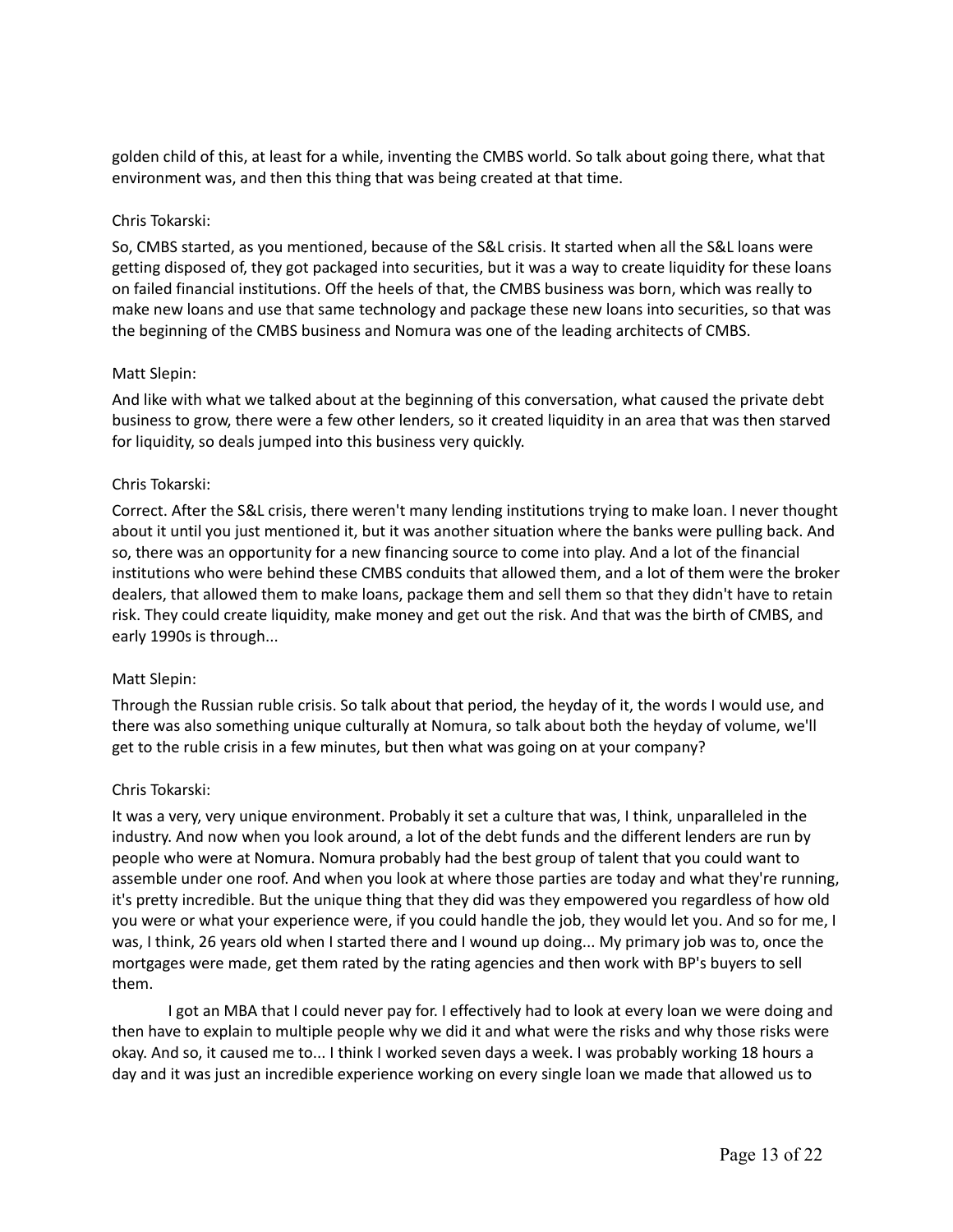package those loans and sell them. And that would give us our capital back and we would relend. And at the time, Nomura was the largest lender in the country by far, for a three or four year run.

## Matt Slepin:

In saying that you worked seven days a week, whatever, 18 hours a day or something, sounds like what people say about Wall Street today, but they don't say it with stars in their eyes. And there was something about that culture. And I... They didn't give me a job, but what was the esprit de corps, maybe that... And it was short enough time that you could have maintained it through that whole period.

#### Chris Tokarski:

Yeah, I think it was just the culture that was created. It was an incredibly talented group of people, very smart, very driven. And it was the beginning of an industry, and it was just exciting to be there, and the environment that was created made it so that everyone wanted to be there every day. Everyone loved working together. Everyone worked hard. All of us are still friends. You always run across people from Nomura anywhere in the industry.

## Matt Slepin:

It's funny. This is the first time on the history of this podcast that Nomura has come up, which is just interesting because many of the big trends in real estate come into the conversation multiple times, but this is the first one on this subject. So I'm remembering a mortgage banker's association meeting when I first moved to San Francisco since was probably 1998, I might be wrong, and it was very rainy, and there was a Nomura party which were famous. And this one was on Treasure Island and Joni Mitchell sang with an orchestra behind her and I was really into that, so that was meaningful for me. And I remember Ethan Penner walking into the room to introduce Joni and there was some kind of a look on his face. Maybe he was like pale. Maybe he knew something was about to happen, within days almost, would change that whole dynamic. Talk about that.

## Chris Tokarski:

Yeah. I can remember that day. The one song I remember towards the tail end of that conference was... I think the song was, The End of the World As We Know It. And it really was. It was the end of the world as we knew it, but from there were born many other real estate debt businesses, because as the people at Nomura spread out, many businesses got grown at different institutions and it was an incredible time period. And what Ethan had built, the culture that he built, was something that will never be replicated. And it really was the birthing place of changes in the real estate debt space, because of what those people that were working there went to go do afterwards.

## Matt Slepin:

And this didn't crash from flying too high, although a little bit, this crashed because the Russian ruble crisis just came all of a sudden, unexpectedly maybe, in a way that just molded your particular business.

#### Chris Tokarski:

Yeah. It was all marked to market losses. It wasn't that there was a bunch of loans that blew up and didn't make sense. And it wasn't the... I think the global financial crisis had more reckless lending,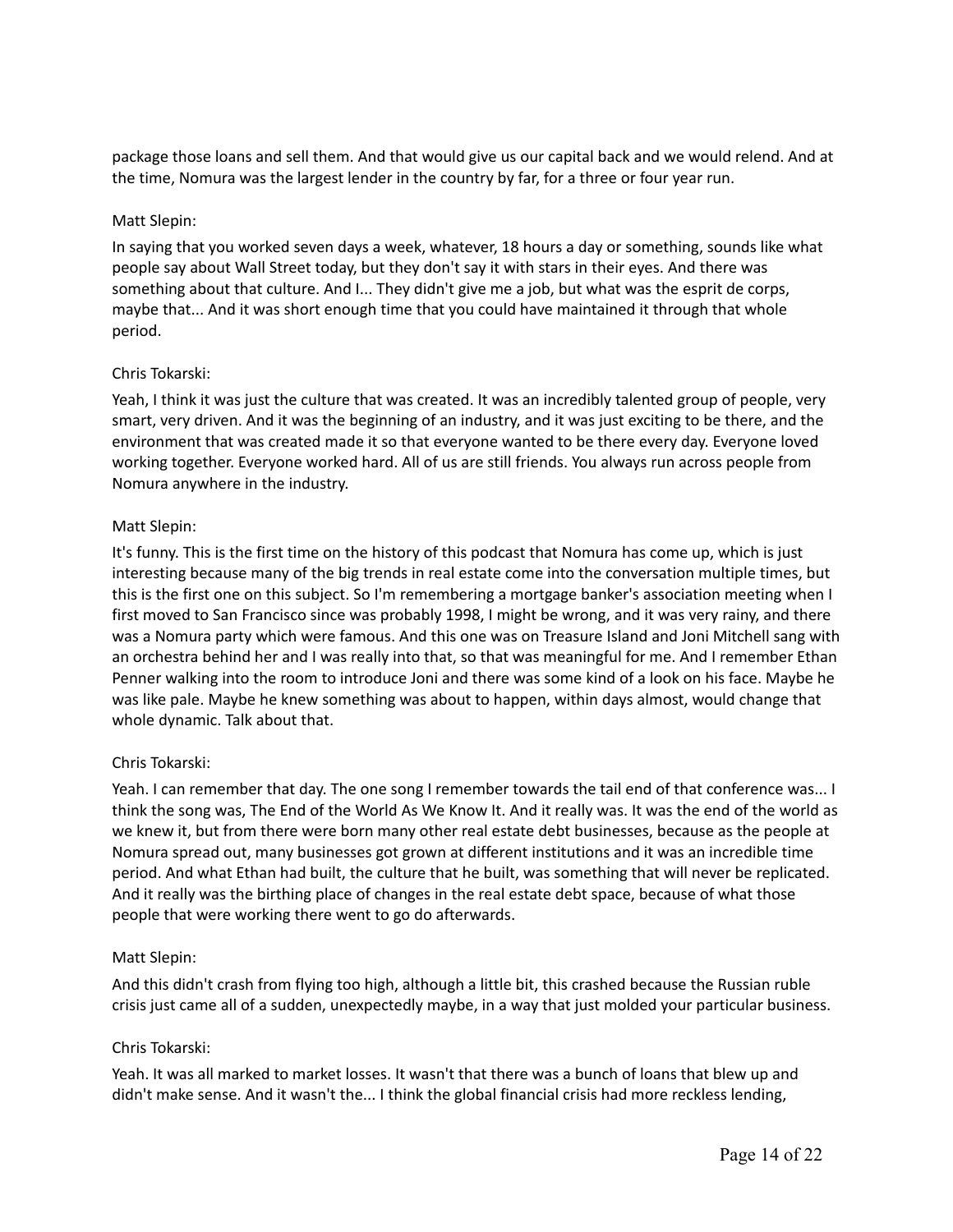frankly, than the Russian default. The Russian default was really just... It was all marked to market on spreads. Everyone was long paper, yields widened, and assets got marked to market down, so it created huge paper losses, and that's really what caused Nomura to stop lending and then liquidate the portfolio and liquidate the people. And I think Nomura's gotten back in and out of the business multiple times since, but I think if you look at the history and the people that were there the first time, it was an all-star lineup.

#### Matt Slepin:

Yeah. So talk about the part of that all-star lineup that then, through multiple iterations, stayed together and became this company. And talk kind of quickly through the places that you went and what the first dark days looked like. And then Countrywide, if that it's the right pathway. And Starwood, so this has had iterations. Talk about that.

#### Chris Tokarski:

So the four partners I started ACORE with are Boyd Fellows, who I mentioned, Stew Ward and Warren de Haan, and what's somewhat unique, you asked previously what's unique about ACORE, the four of us are still together, but we all met in the 1990s and we've been working together this long. And we say, together the four of us make up one human being. Our brains probably each have a quarter of the brain, but when you put us together, we're a pretty good human being. That combined with no one else will work with us. So we've continued to work together over, and over, and over again. And we've built several businesses, ACORE is the first one that we have significant ownership in. After Nomura exploded, we all went different directions and kind of pulled back together into a company called Coastal Capital. And we started doing some advisory work and we had bought some apartment buildings and we stayed involved in the commercial real estate space.

#### Matt Slepin:

And you were all here, actually mostly in Marin County, because in the middle of Nomura, we need to go backwards here, but Nomura just up and called to self capital America, and then up and moved to San Francisco for some [crosstalk 00:44:23].

#### Chris Tokarski:

Correct. And that's probably why we didn't get back into the lending business, because after we moved out to California, none of us wanted to move back. So it wound up...

## Matt Slepin:

You were all here.

#### Chris Tokarski:

[crosstalk 00:44:33] California lender, Countrywide eventually after years. We were convinced that they were going to get into the space, so we went down and we structured a deal with them to bring on 10 of us. I think at the time we started the business and then we grew out a lending platform there that was really focused, because of their brand on, I think, the average loan size there was \$7 million, but we were closing multiple loans a day by the time we finished there.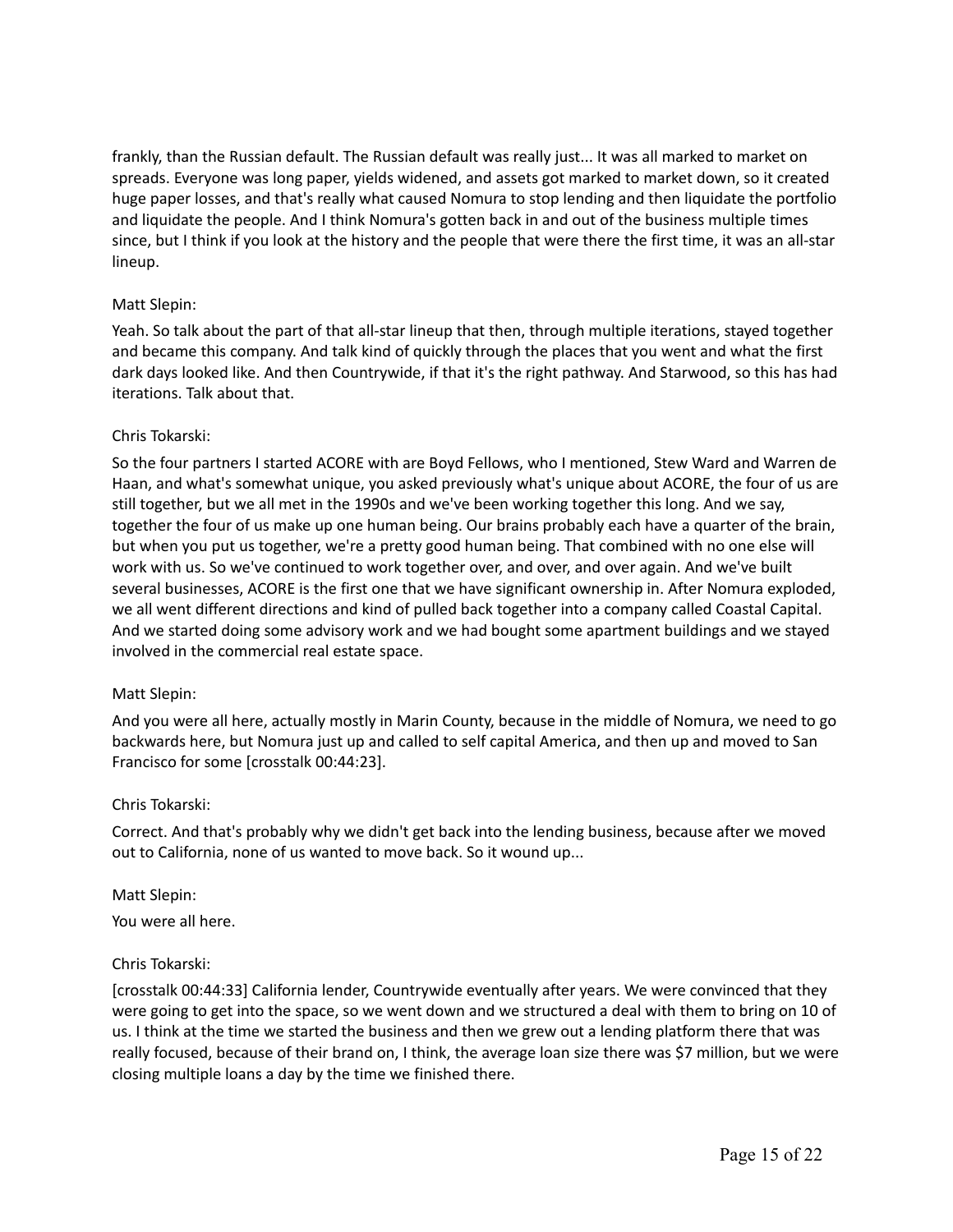## Matt Slepin:

And were you doing CMBS with them? And for those who don't know, this Countrywide was the leading single family lender, which of course then crashed before the GFC, but they'd never done commercial, that wasn't part of their business at all, I think?

## Chris Tokarski:

Correct. We started the group from scratch and we did it because of the size of the institution and their brand in the mortgage space, we were able to start the group without having any legacy. So that's what made it attractive for us. At the time they were similarly rated. And so, when Countrywide had its issues, it wasn't in our portfolio. We actually spent a good deal of time, mostly Stew Ward, who's brilliant. One of the more brilliant people I've run across in the mortgage industry as far as systems and managing credit risk. And so, Stew built a model at Countrywide that took into account the losses that we suffered at Nomura in the worst credit spread widening, which would mimic what happened with the Russian default crisis, we wouldn't lose more than \$5 million. And he built the system that hedged our positions to that outcome to make sure that we wouldn't implode if what happened at Nomura happened again.

# Matt Slepin:

And it kind of did, but were you doing the kind of lending you do today? Were you doing bridge lending or were you doing CMB lending? What was the...?

# Chris Tokarski:

Predominantly, CMBS lending. We had a small balance sheet book that we did multifamily in the bank. Countrywide bought a bank, and so we were making small balance multis in the bank. And the rest of it was CMBS. So we were making loans, packaging and selling them. And when the global financial crisis hit, that's what destroyed Countrywide. And...

# Matt Slepin:

I thought Countrywide destroyed the global financial crisis. They were one of the drivers and one of the poster children, not you guys. So how long were you there?

## Chris Tokarski:

It's five or six years. We built the business then. By number of loans on the commercial side, we were as large as anyone, but we were closing smaller loans, a lot of the bigger CMBS Lehman Brothers, and Morgan Stanley, and the other investment banks were doing large deals. And we found our brand lent itself more to be middle market or lower middle market. And so, our average loan size was 7 million. We built out a manufacturing facility that we were closing 2, 3, 4 loans a day and packaging them into CMBS. And what saved us is when the global financial crisis hit, none of those loans went bad and our hedges held in the system that Stew had devised. And so, our credits held up, they didn't default. The loan spreads widened and Stew's system worked so that our hedges were in the money by about 22 points and our loans were marked down by 20 points, and we unwound those loans and we hit budget in the middle of the global financial crisis, unwinding a huge position. There was \$4 or \$5 billion at the time and it was very interesting.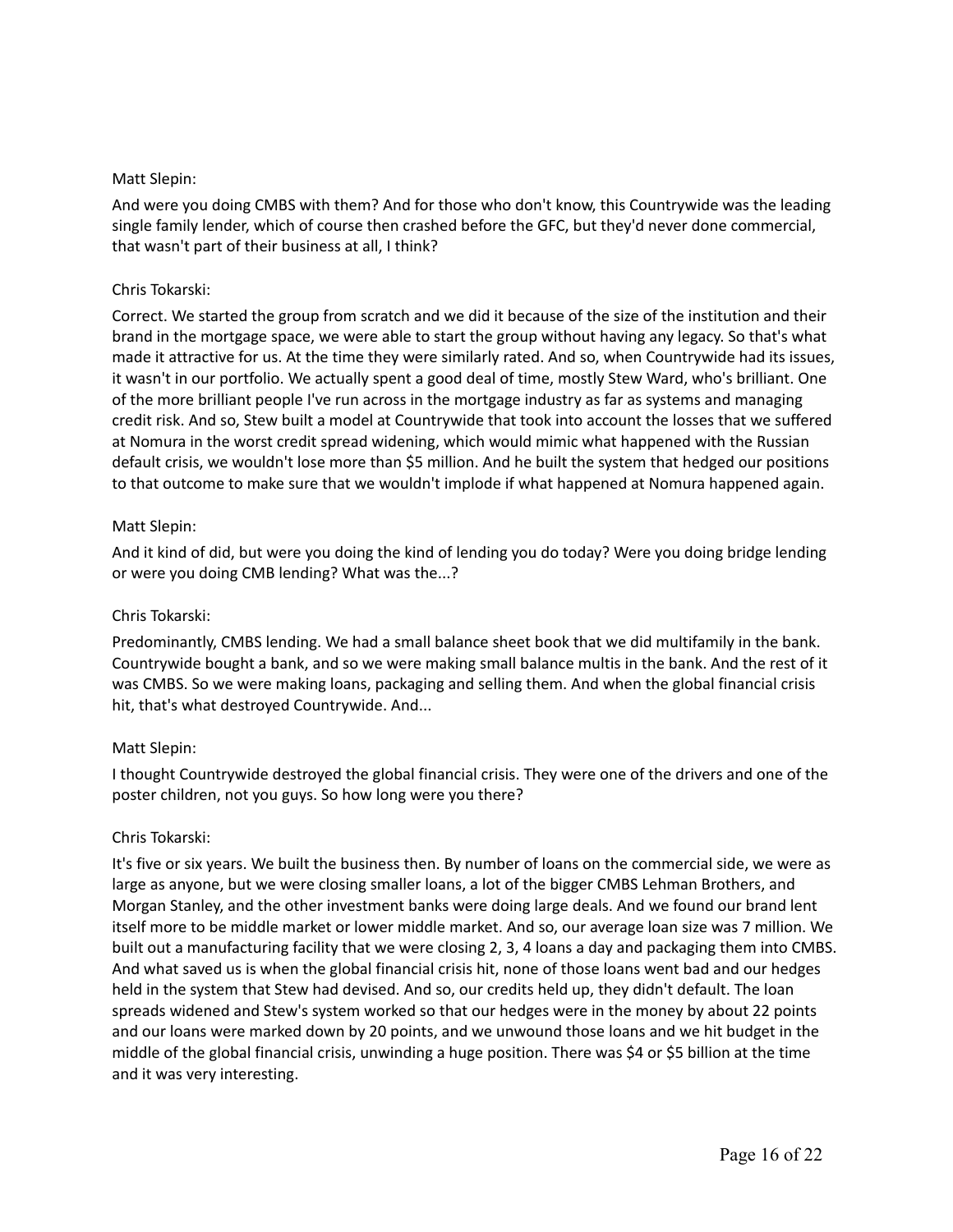But both of those were learning experiences for us. What we experienced at Nomura, we incorporated into our business at Countrywide and we learned from it. We were one of the few groups at Countrywide that didn't lose money. And so, from there, after Countrywide was done and what we saw in the global financial crisis, to me, I've always been a credit person and I care about the loans we make and I want the loans to perform. And what I realized is I had too much energy going into the... And caring about the actual credit quality of the loans to package them and sell them. And what happened during that period that ramp up to '06, '07, people were making loans just to make them. They didn't care whether they were going to perform. They were packaging and selling them. And one of the things that we did do is we put the brakes on, on the credit side. So we tried to make better loans, but ultimately what happened when the explosion hit, we would reloan the mortgage loans and we were able to sell them before the acquisition closed with Bank of America. We had gotten a position from \$5 billion down to, I think, \$250 million.

Matt Slepin: Bank of America bought Countrywide.

Chris Tokarski: Yes.

# Matt Slepin:

Or the remains of Countrywide. It's interesting, back in those days, I did a lot of search in the commercial mortgage business and interviewed people in the CMBS world, and they were conveyor belt guys. It was like, "Give me, give me, give me." And they talked as if they were big deal, real estate people, and that they understood real estate, but they understood the conveyor belt. It was fascinating and really disheartening.

# Chris Tokarski:

No, and I think after Countrywide I decided I don't want to get back involved in CMBS, because if other people don't care and it's competitive, you can't care.

Matt Slepin:

That's right.

# Chris Tokarski:

It's just the reality. And so, when we left Countrywide, there was opportunities to buy distressed debt and we had gone out and done some of that in a smaller venue. And ultimately, after a couple of years through the global finance crisis, Barry Sternlicht had raised money for Starwood Property Trust and didn't really have a debt team, so we took... After about a year of negotiating with Barry back and forth, we wound up going to Starwood and working for Barry and helping to grow the mortgage REIT from... We started, it was about a \$900-ish million market equity cap when we started and we were there for four or five years. And when we left, it was about a five and a half billion dollar market cap. So we grew the company about five and a half times through subsequent equity raises and built what is now one of the larger commercial real estate mortgage REITs that are publicly traded, and it's done phenomenally well, subsequent to us leaving, but that was really the model that we followed to build ACORE.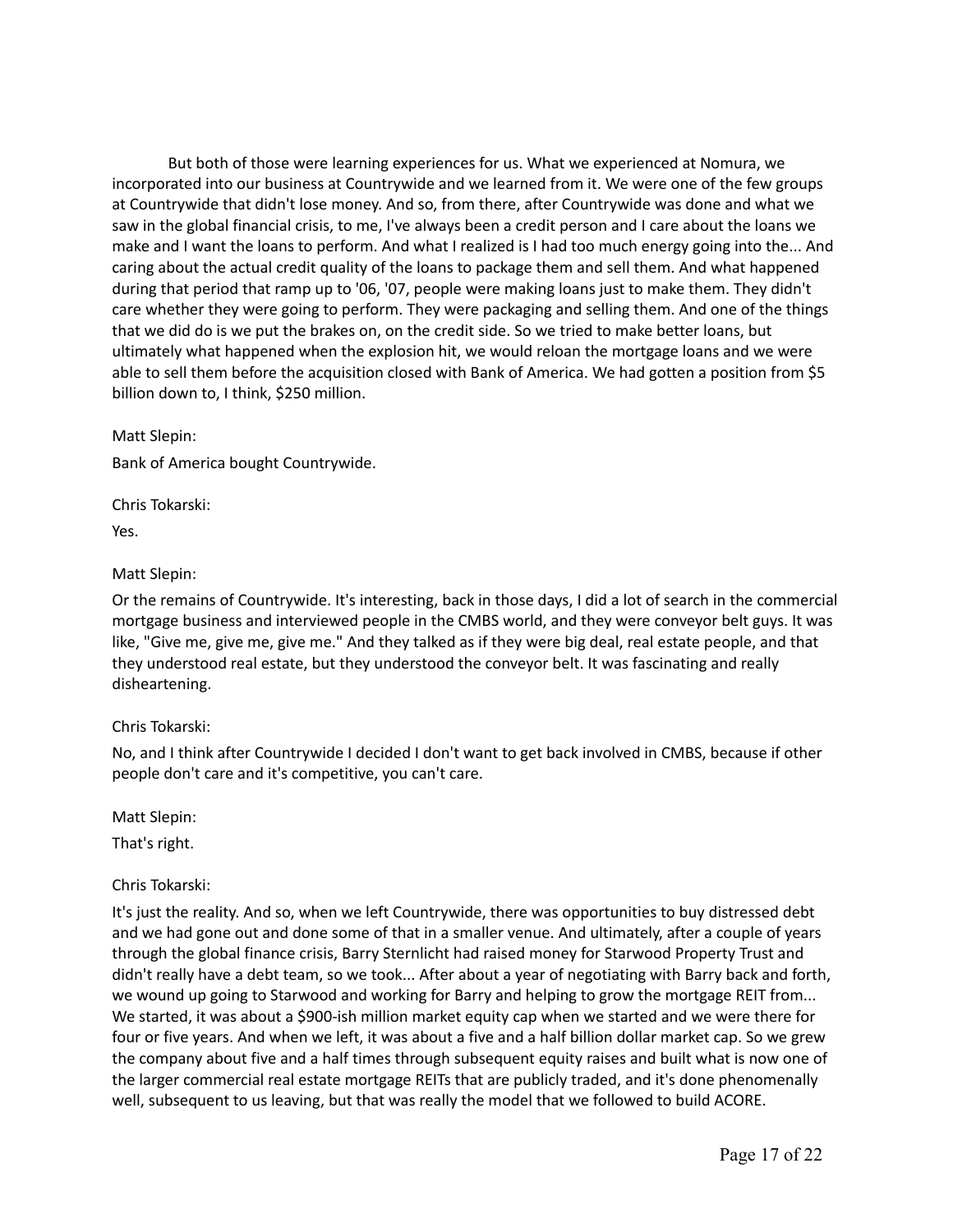When we left Starwood, we knew that we could rebuild it again, and we did it with a different capital base. So instead of public equity, we've done it with separate accounts and commingled funds, but it's really the same. If you look at what we do here and what we were doing there, it's the same business plan. It's the same borrowers. It's the same... Really the same business, a little bit different approach here. We've built out our clients to be a little bit more diverse, meaning the capital's not all coming just from a public REIT, we liked the idea that we have multiple separate accounts and commingled funds, so we're never tied to any one capital source that allows us to make loans to our clients who are the borrowers.

#### Matt Slepin:

And why leave Starwood?

## Chris Tokarski:

Starwood was Barry's company. And at the time we knew we could create our own company and something that we controlled. And we found that there was a niche that was unexploited, which was a lender in the US that did not compete with its customers by having a competitive equity business. And so, we wanted to control our own destiny, but we also saw a niche that was an independent, very dominant, real estate lender and we've set out to build that and we're on our way. So the good news is that everyone cares, and credit matters, and structure matters, and people are trying to lend money to get it back. And so, that's what reinvigorated my desire to be involved in lending, because it mattered. And the credit and the focus that we took to making these loans paid off if you got the money back. And that was really...

## Matt Slepin:

So, more interesting business and closer to you in your heart of what you would like to do with your life and your career. And then you as a group are there, you come over here, I'm just going to put words in your mouth, one is to create your own culture, two is to own it. So talk about that and then setting it up in the image in which you want to set it up, because there's a frictional cost to leave a group, come set it up, put in the overhead to have the back office that we talked about before and everything else. So what guts were there to jump out and jump in and then do it together? And I want to talk about that together too. So those are the questions

## Chris Tokarski:

Because we had built several platforms before, we knew we could build another platform. And we had a model that we built at Starwood that we thought we could tweak slightly, but the business model worked and it was still very early. The global financial crisis kind of threw lending on its head, but we knew that we could rebuild what we had built and we could own it. That's really what drove us to do it. And the four of us had done it before and we'd worked together before. And so, it was kind of a natural occurrence for us. And so, we were fortunate. We've had great partners along the way on the capital side who have given us the money and trusted us with their capital and we've done a great a job for them. And each of those clients that we've added has continued to upsize their commitment to us on the investment side, so the investment dollars came much easier. It's very difficult. I think the one thing everyone misses in the world is how difficult it is to raise capital, so it's been extremely difficult, but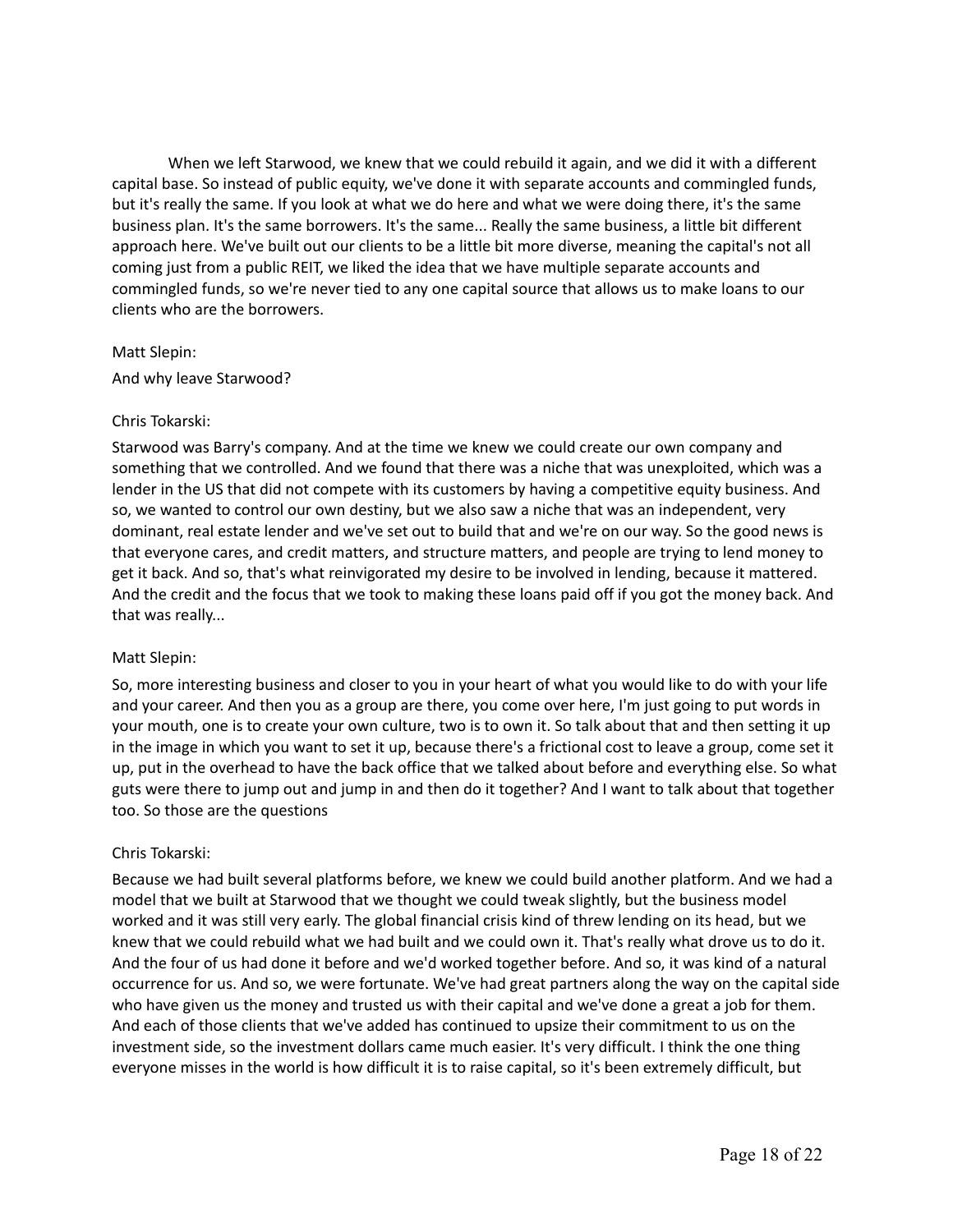we've also been very fortunate that the couple of early accounts that we had continued to increase the size of their commitment to us, and that allowed us to grow the business to the scale that it is today.

#### Matt Slepin:

Startups are tough, and raising capital for a startup is tough. Although I'm going to go with a management team that's been together, done it together before. Easy is the wrong word, but I got that. That makes good sense. Talk about the magic between the four of you, and also you're all at different stages of career and stages of life, and stages of wealth building, and everything else. So just talk about what's persisted among you. You said together you're one great brain, so dive into that a little bit.

#### Chris Tokarski:

Warren and I are about 10 years, plus or minus, younger than Stew and Boyd to make it easy. And Boyd and Stew really taught Warren and I a lot of what we know. And so, we really grew up under their tutelage and we've just always had the utmost respect for each other. And I think individually, we're all very talented at what we do, but we also know what our strengths are and we've always throughout life have allowed each of us to do what we're good at. And so, when we start a business, and one of the hard parts about starting a business like this is you need different skill sets, and we possess different skill sets and we all have enough overlap to be able to do the other person's job, not as quite as well as they can do, but we have enough overlap.

And so, it's just been a unique partnership where... To have four partners for 25-plus years that you've been working together is a pretty special thing. And we're fortunate that we have that trust and have those relationships. And it's not just the four of us though. To be honest, there's probably 20 people that work at ACORE. And we've built a culture that we're proud of and that we want people to work with us. We want people to stay with us. And it's a big focus of what we do at ACORE, is trying to create a culture that empowers people, that treats people fairly, and that makes them want to come to work and build the company that we're trying to build.

## Matt Slepin:

It's interesting. One, you have the blessing of two of you being 10 years younger than the others, because so often these leadership teams that grow together all time out at the same time, so that happens a lot. And then, the second thing is the complimentary skillset and understanding it that you're not missing a big chunk, that between you, you can get these things done.

## Chris Tokarski:

Yeah. It's also you know that if you are sick or you're on a phone call, one of your partners is going to step in and take care of it. We trust each other enough to make decisions on the other's behalf to move the business forward. And rather than have to shoulder the responsibility of all the different decisions that have to get made on a day-to-day basis, there's multiple people that we can back each other up and move forward.

## Matt Slepin:

And you also have a co-CEO model now. And first of all, egos usually get in the way, so one of four needs to run the thing, but you guys haven't had that. And now you have co-CEOs and that works on Wall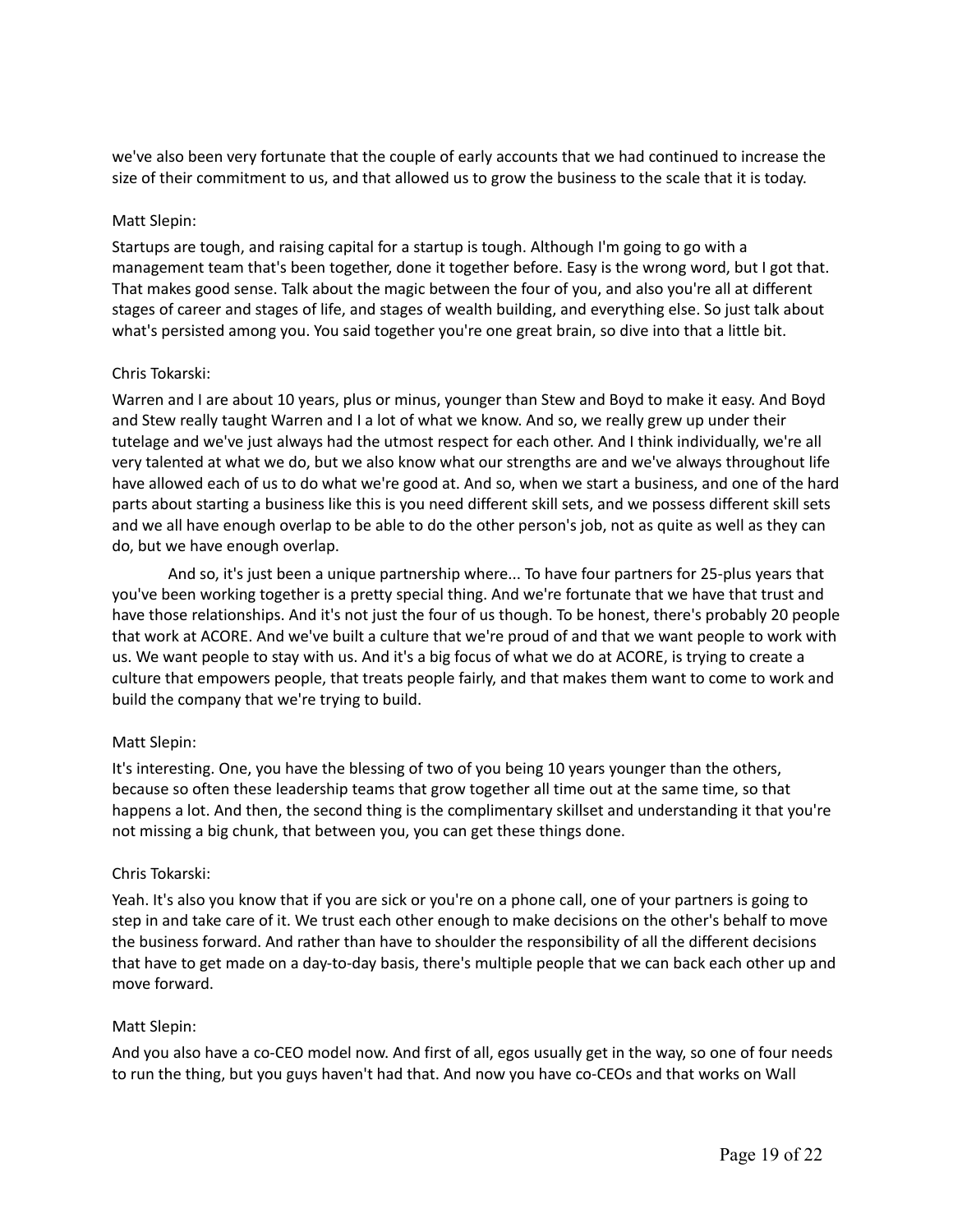Street sometimes, but then also there's competition in there that can make that awkward, functional or dysfunctional.

## Chris Tokarski:

Yeah. So Warren and I took over as co-CEOs about a year ago and the four of us have been running a four-man partnership for a really long time. And so, we've been... I think being equals and always being equals is what has made that work. I think it's trust, it's the length of time we know each other. And so, managing as four is more difficult. Managing as two is easier. But I think again, because we respect each other, we know each other really well, we know our strengths and our weaknesses, it functions well. We trust each other and we always say, "You can't get one of us, the other one can make the decision." It's fine. And it's unique, but I think given we've worked together for so long, somehow it works.

#### Matt Slepin:

I'm watching Succession. We're late to this particular show, because it's in some ways so distasteful, but it's interesting. It's better than a family, because it's the family you've chosen, because the family you're stuck with, it's going to be messy.

#### Chris Tokarski:

The interesting part is that with my three other partners, we've known each other for so long, they are family. I know Warren, Stew, Boyd all longer than I know my wife, and I have three children with my wife. So it is a little bit unique that we are still together and still work together and...

#### Matt Slepin:

Right. And it's interesting, because I think some of the magic that you described, and I saw your face as you talked about it, but some of the magic at Nomura was a magic that inspired you to want to have a company that had something special to it, a spirit or whatever feeling, or a culture, and that you brought forward to here, which maybe you couldn't always do it in your other stops.

#### Chris Tokarski:

Yeah. I think we've always, within our group, regardless of where we are, we always had our unique culture and that was clearly born at Nomura. We learned a lot about people, and culture, and that has never left us. I think everywhere we've worked, even inside of larger organizations, the commercial real estate group always had its own little unique culture.

#### Matt Slepin:

One thing that's driven much of this conversation as we've talked about dislocations in the market throughout the discussion and the dislocations that created CMBS, dislocations that created the bridge loan business at the size and scale that it is, any thinking of going forward of what that next dislocation might look like and that next round of innovation might be?

#### Chris Tokarski:

We know that there will be a dislocation. We don't know what it's going to be. But I think the way we've tried to build ACORE and set ACORE up is to have multiple capital sources. And so, we'll continue to expand those. And that's really the preparation for not knowing what the dislocation is going to be. Any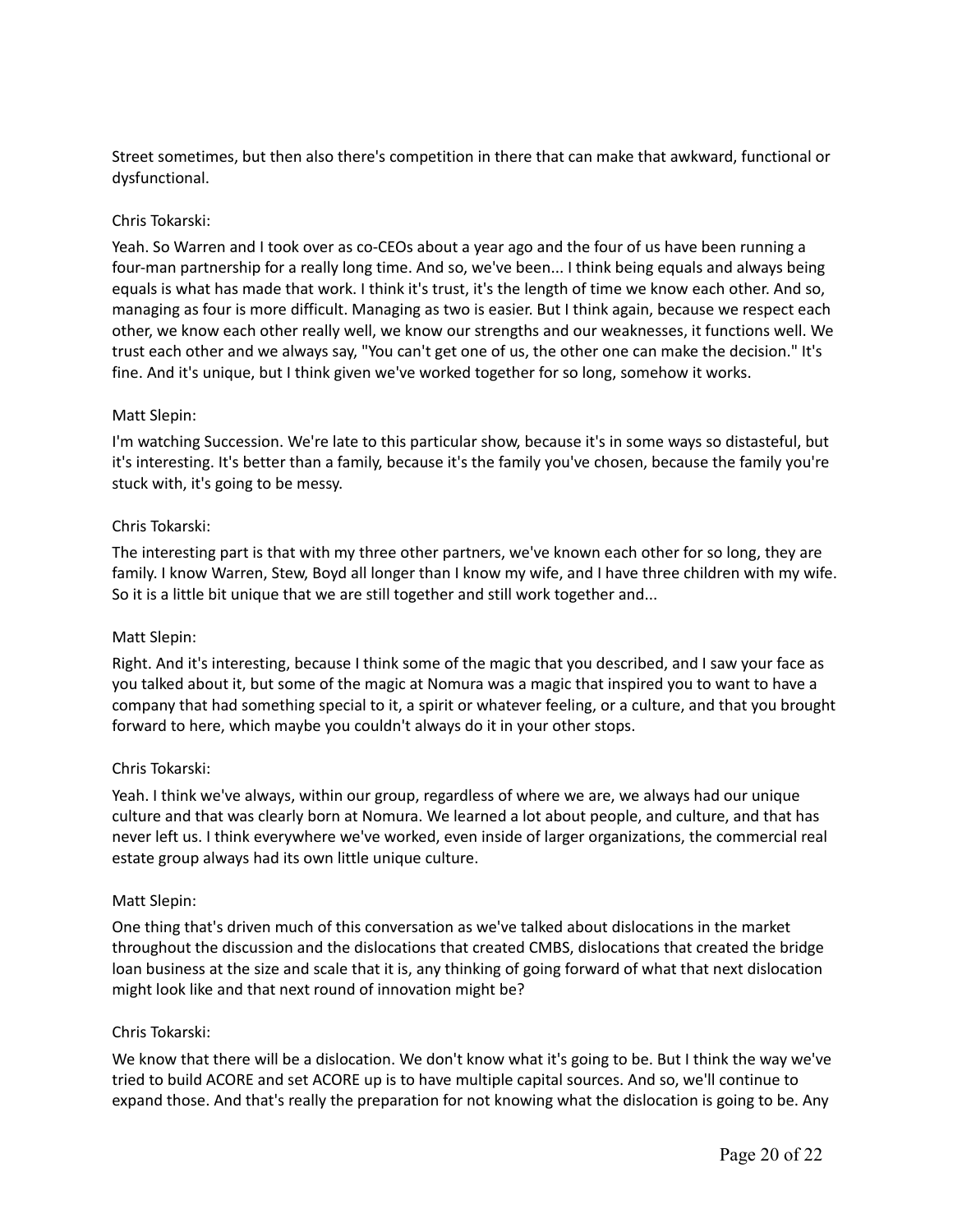one insurance company can want to exit a business. It can be become very difficult to raise funds at times, but by creating a diversified investor base, you can argue that in a commingled fund you have a diversified investor base, and there's periods where you can't raise a fund, so by diversifying what we have across separate accounts and commingled funds, by having these diverse investor bases, it'll allow us, I think, to continue through and lend through crisis and changes in the world, which are going to happen.

# Matt Slepin:

Fair deal. So, last question. Always on Leading Voices is your advice for a young person getting into the commercial real estate business.

# Chris Tokarski:

Well, it's a great business. I think if you like tangible assets and you like what you're touching and doing to be tangible, I think that the real estate space has many different jobs. My advice is put your head down and work hard, focus more on the people that you're working with than how much you're getting paid. And it's an incredible place. Some of my best friends work throughout the industry at competitor's, people we lend to. It's a phenomenal business to be involved with, but it's a lot of work and I think you have to have work ethic. And I would also say focus on your reputation, your reputation's everything and you only get one. And so, stay true to yourself and work hard. And there's a lot of successful people and a lot of successful careers that have been created in commercial real estate finance.

# Matt Slepin:

Yeah. It's interesting. I think of, I always use the term it's a long game. And if you do your career, you don't even know going in, what the long game means and relationships mean, because they sneak up on you. But if you do have those values and work that way throughout your career, it's going to pay huge dividends. And the relationships in the businesses, you said they're friends, they really are, because we deal with people so much and over such a length of time. It's a great thing.

## Chris Tokarski:

Yeah. And maybe this will be on take two, but the other thing that I always go back and forth on is, should you be in real estate debt or real estate equity? And I think debt, commercial real estate debt, is a place to learn an incredible amount, because the transaction volume that you see and the different transactions. But if you're really looking to make money, it's really in real estate equity, not in debt.

## Matt Slepin:

If you're in the equity side or if you're in development. If you're in development, you're going to do two deals every three or four years, whatever that volume's going to be. Maybe it's five deals, but you're working on something for a long time. In the equity side, you may do five acquisitions in a year. If you're in debt, you're going to see just a ton of velocity and a ton of volume, and you learn different things through that.

# Chris Tokarski:

Growing up, I was always an athlete, and I think people know me mostly for wrestling. That was the sport I was best at. And if you think about a single leg or double leg takedown, how many times you have